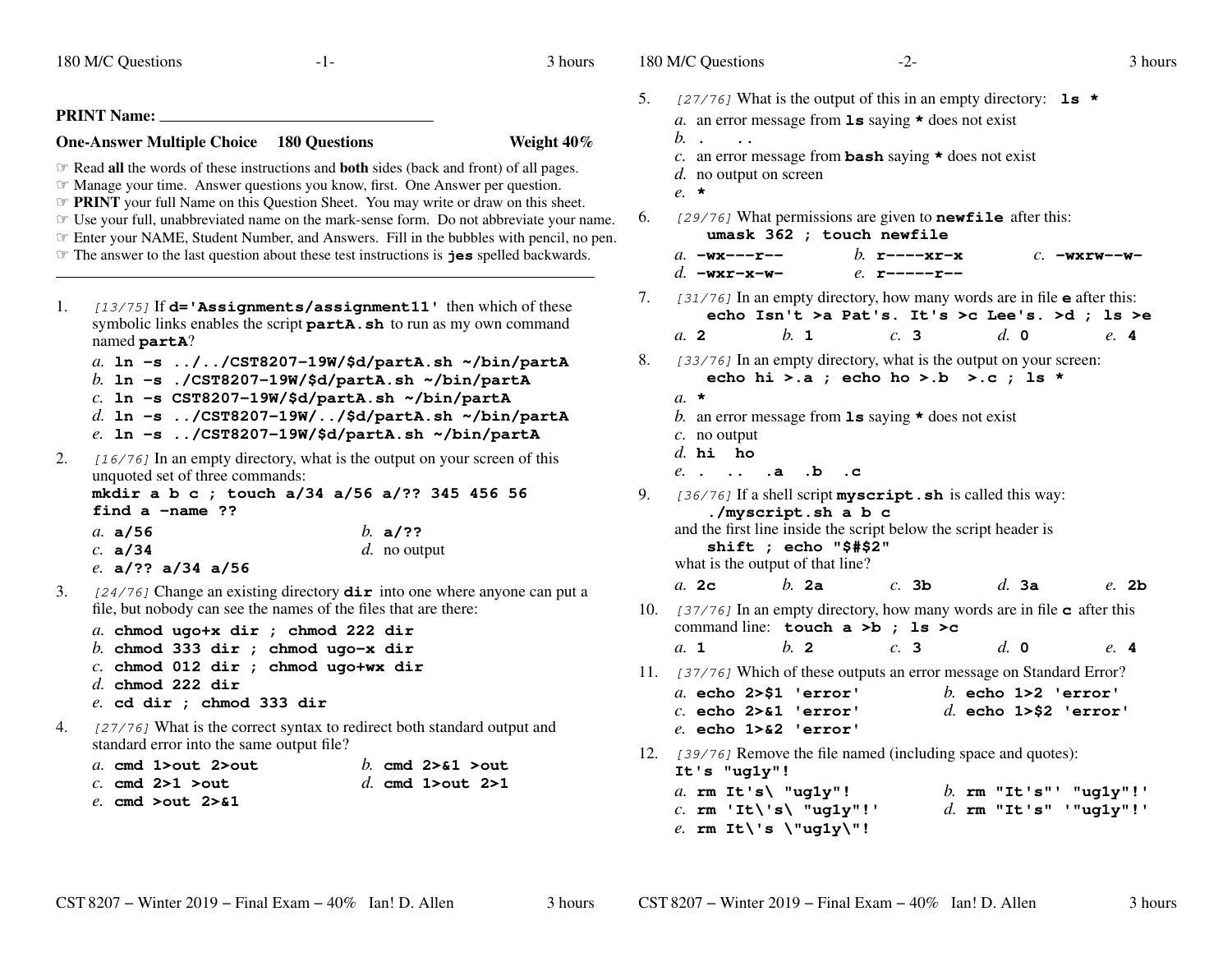$-4$ - $-4$ - $3$ 

3 hours

- 13. [40/76] If a shell script named **foo** contains the line: **if [ '\$3' = "\$2" ] ; then echo SAME ; fi** then which of the following command lines will always produce **SAME** as output? *a.* **./foo 1 '\$3' 2** *b.* **./foo '\$1' "\$3" \$2** *c.* **./foo \$1 '\$2' \$3** *d.* **./foo \$1 \$2 \$3** *e.* **./foo \$3 "\$2" \$1**14. [42/76] <sup>A</sup> Unix/Linux "tarball" is: *a.* <sup>a</sup> multi-file directory containing individual compressed files*b.* <sup>a</sup> single-file that contains individual uncompressed files *c.* <sup>a</sup> single compressed file containing one uncompressed file *d.* <sup>a</sup> multi-file directory containing individual uncompressed files*e.* <sup>a</sup> single-file that contains individual compressed files15. [42/76] File **<sup>a</sup>** occupies one disk block. How many disk blocks are in use after this: **cp a b ; ln b c ; cp c d ; ln c e ; rm c** $e_{\alpha}$  1 *a.* **<sup>4</sup>** *b.* **<sup>3</sup>** *c.* **<sup>2</sup>** *d.* **<sup>0</sup>** *e.* **<sup>1</sup>** 16. [42/76] How many arguments are passed to the command by the shell:  $$ *i*n cmd -a " -b c" ' -d' >a b c d$ <br>  $b 3$   $c 4$   $d 6$ *a.* **5** *b.* **<sup>3</sup>** *c.* **<sup>4</sup>** *d.* **<sup>6</sup>** *e.* **<sup>7</sup>** 17. [42/76] If **/bin/foo** is a program that outputs **mom** and **/usr/bin/foo** is a program that outputs **dad**, what would be the output on your screen: **PATH=/dev:/usr/bin:/usr:/bin ; touch dad ; /bin/foo***a.* **mom** *b.* **bash: /dev/bin/foo: command not found***c.* **dad** followed by **mom** *d.* **dad** *e.* **bash: /bin/foo: command not found**18. [42/76] which of the following statements is true about this line? **if [ "x" != "x" ] ; then echo NO ; fi***a.* Command "**[**" is passed four arguments *b.* The "**if**" keyword is always followed by "**[**"*c.* an "invalid number" error would result
	- *d.* "**NO**" would be printed
	- *e.* "**fi**" would cause a "command not found" error
- 19. [43/76] What would the following command do: **at 4pm**
	- *a.* read commands from stdin to be run once at 4pm
	- *b.* run the user's **crontab** jobs every day at 4pm
	- *c.* issue an error message
	- *d.* run the user's **crontab** jobs once at 4pm
	- *e.* read commands from stdin to be run every day at 4pm
- 20. [44/76] File **foo** contains 9 lines, each of which is the one-digit line number of the line in the file (**1** through **<sup>9</sup>**), what is the output on your screen of this command:

|      | cat foo foo   cat   tail -n 4   head -n 1 |     |      |      |  |
|------|-------------------------------------------|-----|------|------|--|
| a. 9 | b. 6                                      | c.5 | d. 7 | e. 8 |  |

21. [45/76] How many lines are in file **out** after this: **date >wc >cat >out**

| a. 1629 | b. 2 | $c.$ 0 0 0 |
|---------|------|------------|
| d. 1    | e. 0 |            |

- 22. [45/76] If my current directory is **/tmp**, which command copies the password file into existing directory **/tmp/dir** under the name **bar**?
	- *a.* **cp ../../etc/./passwd /dir/bar**
	- *b.* **cp ../tmp/./dir/../etc/passwd ./dir/./bar**
	- *c.* **cp ./../etc/passwd ../dir/bar**
	- *d.* **cp dir/../../../etc/passwd dir/bar**
	- *e.* **cp ././dir/../etc/passwd ../tmp/dir/bar**
- 23. [45/76] The *difference* between the system (**root**) crontab and all the user (personal) crontabs is:
	- *a.* the personal crontab only runs commands once
	- *b.* the personal crontab has the date and time in it
	- *c.* the personal crontab also has the userid in it
	- *d.* the system crontab has the date and time in it
	- *e.* the system crontab also has the userid in it
- 24. [46/76] Given a writable file named **ls**, what is the output on your screen: **echo hi >ls ; sort ls >ls ; cat ls**

| a. no output |          |  | b. 1 1 2 1s |  |  | c. 1 1 3 1s |
|--------------|----------|--|-------------|--|--|-------------|
| d. 0 0 0 1s  | $e$ . 1s |  |             |  |  |             |

25. [46/75] If a shell token with a GLOB pattern contains three slashes, howmany slashes can be in each matched pathname?

| a. three or more               | b. two or three       |
|--------------------------------|-----------------------|
| $c$ . zero, one, two, or three | d. one, two, or three |

*e.* exactly three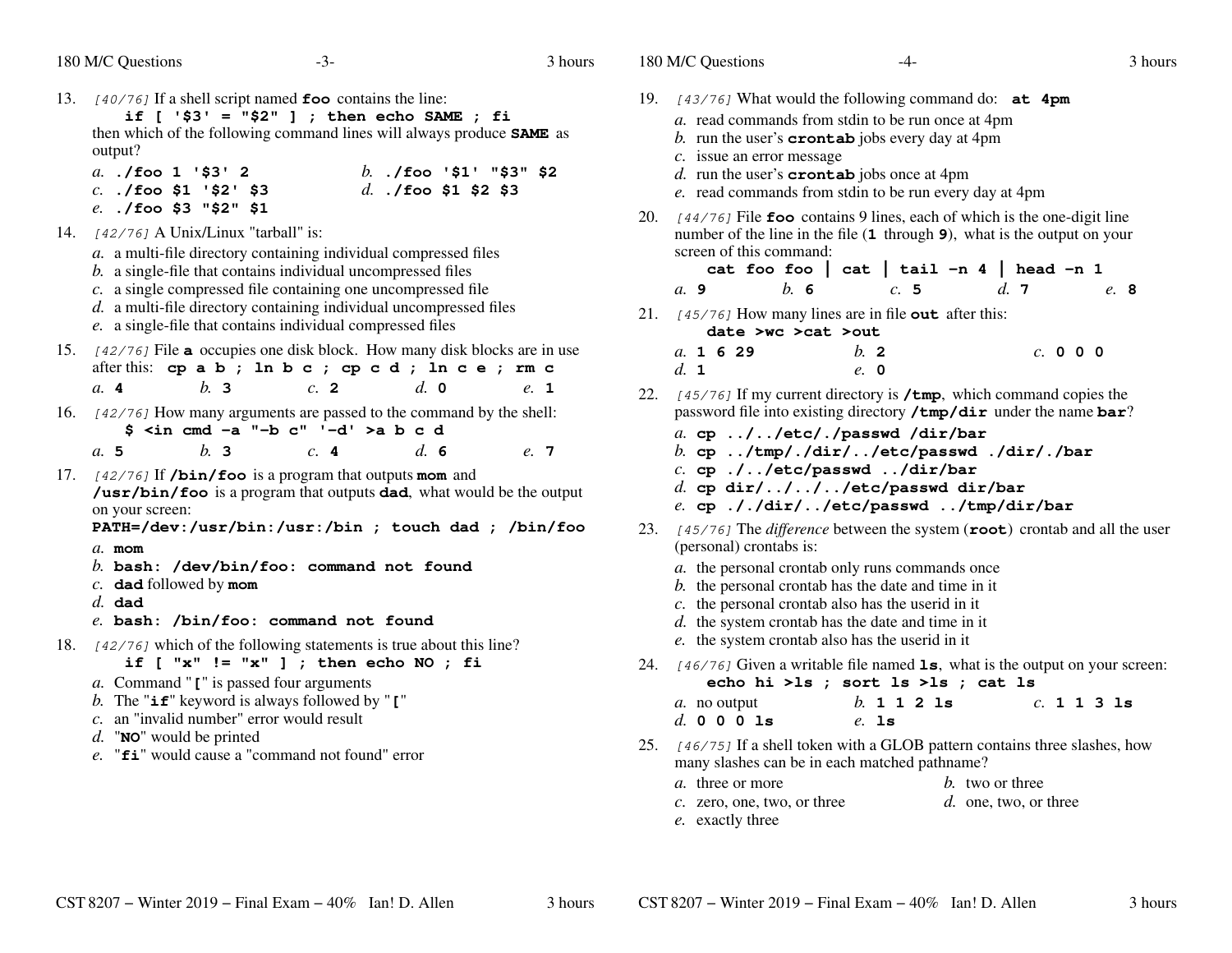| 180 M/C Questions                                                                                                                            | $-5-$                                                                                                                                                                                                                 | 3 hours        | 180 M/C Questions                                            |                                             | $-6-$                                                                                                                |                                                                                                                                                                                                                                                                    | 3 hours |
|----------------------------------------------------------------------------------------------------------------------------------------------|-----------------------------------------------------------------------------------------------------------------------------------------------------------------------------------------------------------------------|----------------|--------------------------------------------------------------|---------------------------------------------|----------------------------------------------------------------------------------------------------------------------|--------------------------------------------------------------------------------------------------------------------------------------------------------------------------------------------------------------------------------------------------------------------|---------|
| $c$ . no output<br>$d. \star$<br>$e.$ dog                                                                                                    | 26. $[46/76]$ In a directory containing one file named $dog$ , what is the output on<br>your screen after this: 1>/dev/null 1s *<br>a. 1s: *: No such file or directory<br>b. bash: $1$ >/dev/null: command not found |                | are in file $\sigma$ after this:<br>a.3<br>a. In $x/y x/y^2$ | $b$ . 2<br>link count by exactly one?       | c.5                                                                                                                  | 33. [48/76] File <b>a</b> contains 2 lines. File <b>b</b> contains 3 lines. How many lines<br>In a e; ln b d; ln d c; cat a b e d >c<br>d.4<br>34. [48/76] If I have a directory named $x/y$ , which action would increase its                                     | $e$ . 0 |
| key is:<br>a. SIGINT<br>$d.$ SIGKILL                                                                                                         | 27. $[46/76]$ The signal sent to a foreground process by typing the [Ctrl–C]<br>$b.$ SIGSTOP<br>e. SIGHUP                                                                                                             | $c.$ SIGTERM   | c. ln x $x/y/z$<br>e. mkdir $x/y/z$                          |                                             | 35. [48/76] In Linux system logging, processes:                                                                      | b. mkdir $x/y2$<br>d. In -s x $x/y2$                                                                                                                                                                                                                               |         |
| file?<br>$a. -cg$ file<br>$d.$ -gzip file                                                                                                    | 28. [46/76] Which tar command options create a gzip-style archive named<br>$b. -czf$ file<br>$e. -cf$ file                                                                                                            | $c. -cgf file$ |                                                              |                                             | c. write log entries directly into the system log directory<br>d. write log files into each user's $$HOME$ directory | a. send messages to the <i>init</i> process that inherits orphan processes<br>b. copy logs from your $$HOME$ directory to the /var/spool directory<br>e. send messages to a central $rsyslog$ program that writes $log$ files                                      |         |
| are in file <b>out</b> after this:<br>b.50<br>a.30                                                                                           | 29. $[47/76]$ File a contains 20 lines. File b contains 30 lines. How many lines<br>cat a $b > c$ ; head $c > a$ ; sort a $b c > out$<br>c. 100                                                                       | d.60<br>e.90   | $e. -1$ vf a.tar.gz                                          | $a.$ $-l$ tf a.tar.gz<br>$c. -tgz$ a.tar.gz |                                                                                                                      | 36. [48/76] Which <b>tar</b> options list a compressed archive without extracting it?<br>$b.$ -xzf a.tar.gz<br>$d.$ -tzf a.tar.gz                                                                                                                                  |         |
| after this:<br>b. 1<br>a. 4                                                                                                                  | 30. $[47/76]$ File <b>a</b> occupies one disk block. How many disk blocks are in use<br>cpab; ln b c ; cp c a ; ln a e ; cp e c ; rm a b<br>c. 0                                                                      | d. 2<br>e. 3   | a.3<br>$d.$ \$NF                                             |                                             | echo x $y z$   awk '{print \$NF}'<br>$h$ . NF<br>$e.$ x $y$ z                                                        | 37. [48/76] What would be the output of the following command line:<br>c. z                                                                                                                                                                                        |         |
| $a.$ [linus] ) echo yes ;;<br>$b.$ '\$var' ) echo yes ;;<br>$c. var$ ) echo yes ;;<br>$d.$ linu? ) echo yes ;;<br>$e.$ "1?nus" ) echo yes ;; | 31. $[47/76]$ If var=linus then which one of the following case patterns<br>will match this statement: case "\$var" in                                                                                                |                | a. 123<br>d. no output                                       |                                             | $c.$ test: \$a: string expression expected<br>e. bash: 123: command not found                                        | 38. $[48/76]$ If $a=123$ and $b=456$ then what is the output of the following<br>command line: if [ $\$a = $b]$ ; then echo $\$a$ ; fi<br>b. test: $a=123$ : integer expression expected                                                                           |         |
| $s = 0$<br>for $i$ in $1$ $2$ $3$ ; do<br>$s = \frac{5}{5}((s + i + 1))$<br>done<br>echo "\$s"<br>a. 6                                       | 32. $[47/76]$ What is the output (if any) of this program fragment? (There are<br>blanks between all the digits in the word list section of the $for$ loop.)<br>b. 10                                                 | c. 3           |                                                              |                                             | $d.$ if test 'txt' foo ; then echo OK ; fi                                                                           | 39. [48/76] Search for txt inside file foo and print OK if found:<br>a. if fgrep 'txt' foo ; then echo OK ; fi<br>b. if test 'txt' = foo ; then echo OK ; fi<br>$c.$ if [ test 'txt' foo ] ; then echo OK ; fi<br>$e$ . if [ fgrep 'txt' foo ] ; then echo OK ; fi |         |
| d. 1 2 3                                                                                                                                     | e. 9                                                                                                                                                                                                                  |                |                                                              |                                             |                                                                                                                      |                                                                                                                                                                                                                                                                    |         |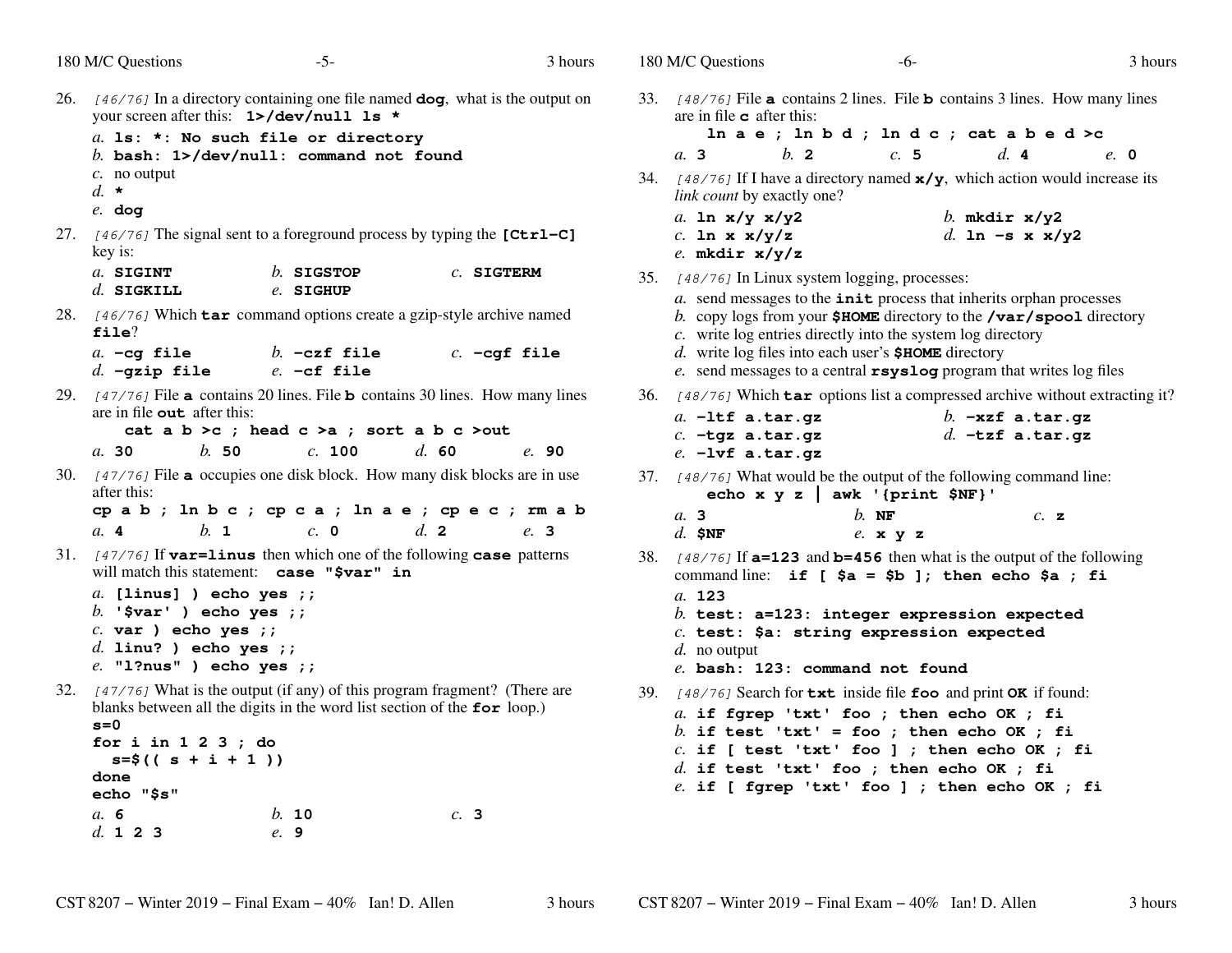|     | 180 M/C Questions<br>$-7-$                                                                                                                                                                                                                                                                                         | 3 hours                                          | 180 M/C Questions                                                                                                                                                                                                                                                                                                                     | $-8-$                                      | 3 hours                                                                                                                   |
|-----|--------------------------------------------------------------------------------------------------------------------------------------------------------------------------------------------------------------------------------------------------------------------------------------------------------------------|--------------------------------------------------|---------------------------------------------------------------------------------------------------------------------------------------------------------------------------------------------------------------------------------------------------------------------------------------------------------------------------------------|--------------------------------------------|---------------------------------------------------------------------------------------------------------------------------|
| 40. | [48/76] What system group of yours allows you to read the system<br>auth. log file?<br>a. auth<br>$b.$ sys<br>$d.$ adm<br>$e.$ gid                                                                                                                                                                                 | $c.$ log                                         | 49. [50/76] Given this successful command line (note the dot argument):<br>$a.$ is $\ldots$<br>$c.$ 1s.                                                                                                                                                                                                                               | cd /tmp ; mkdir dir ; cd dir ; chmod u-x . | Which next command will execute without any "permission denied" errors?<br>b. 1s $/\text{tmp/dir}/$ .<br>$d.$ 1s /tmp/dir |
|     | 41. [48/76] To append directory <b>/sbin</b> to your search path:<br>$a.$ \$PATH=\$PATH:/sbin<br>$c.$ \$PATH=PATH:/sbin<br>$e.$ \$PATH+=PATH:/sbin                                                                                                                                                                 | b. PATH= $$$ PATH: /sbin<br>$d.$ PATH=PATH:/sbin | $e.$ 1s /tmp/dir/<br>50. [51/76] If you are in <b>/bin</b> and <b>1s</b> $-1$ shows a symbolic link <b>bar</b> $-$<br>links:                                                                                                                                                                                                          |                                            | /dir/foo then dereference the absolute path of bar with no symbolic                                                       |
|     | 42. $[49/76]$ File <b>x</b> contains ten lines. File <b>y</b> contains twenty lines. How many<br>lines are in file $cat$ after this:<br>sort $x \ y \ >z$ ; tail -n 5 $y \ >y$ ; sort $x \ y \ z \ >cat$<br>$h$ 60<br>$c. \; 0$<br>a.40                                                                            | $d_{\rm s}$ 50<br>e.45                           | $a.$ /bin/dir/foo<br>$c.$ /bar//dir/foo<br>$e.$ /bin/bar/dir/foo                                                                                                                                                                                                                                                                      | d. /dir/foo                                | $b.$ /bin/dir/foo/bar                                                                                                     |
|     | 43. [49/76] Given an existing file named cat, what is the output on your<br>screen: echo xx > cat ; head cat > cat ; wc cat<br>a. 1 1 3 cat<br>$b$ . no output<br>d. 1 1 2 cat<br>e. 2 2 4 cat                                                                                                                     | c. 0 0 0 cat                                     | and take you back to the command prompt?<br>a. $\sim$ D<br>$h \wedge R$<br>52. $[51/76]$ What is in file <b>c</b> after this:                                                                                                                                                                                                         | $c. \triangle$ E                           | 51. [51/76] If you type the command cat, which CTRL key will send an EOF<br>$d. \sim$ $\sigma$<br>e. $\sim$ $\sim$        |
|     | 44. [49/76] In an empty directory, how many lines are in file foo after this:<br>ls nosuchfile. 2>foo<br>$h$ 0<br>c.4<br>a.3                                                                                                                                                                                       | d.2<br>e. 1                                      | $a$ . foo<br>$c$ . no such file (nonexistent)<br>e. foo followed by bar                                                                                                                                                                                                                                                               | $d.$ bar                                   | echo foo >a ; ln a b ; echo bar >>b ; ln a c ; rm a<br>$b.$ nothing (empty file)                                          |
| 46. | 45. $[49/76]$ What value <b>umask</b> gives a new file permissions $---r---r$<br>$b.$ 044<br>a. 623<br>c. 644<br>[49/76] If variable var might contain nothing (a null value - defined but<br>empty), which command line correctly tests for this and prints NULL?<br>a. if [ "\$var" = '' ] ; then echo NULL ; fi | $d.$ 011<br>e. 022                               | 53. [52/76] Can files have the same inode number on different file systems?<br>a. no: inode numbers only apply to directories, not files<br>b. no: inode numbers are unique across all file systems<br>c. no: you can't have inode numbers on more than one file system<br>d. yes: inode numbers are only unique inside a file system |                                            |                                                                                                                           |
|     | b. if test "" $-eq$ \$var ; then echo NULL ; fi<br>$c.$ if [ \$var = /dev/null ] ; then echo NULL ; fi<br>d. if [ '\$var' = '' ] ; then echo NULL ; fi<br>$e$ . if test "\$var" = * ; then echo NULL ; fi                                                                                                          |                                                  | e. yes: if the files are all names for the same inode<br>54. [52/76] Create a symbolic link under /etc named bar that has target<br>xyz:<br>a. $ln -s$ 'bar' /etc/xyz                                                                                                                                                                 |                                            |                                                                                                                           |
|     | 47. [50/75] File a occupies one disk block. How many disk blocks are in use<br>after this: cp a b ; ln b c ; cp c d ; cp c e<br>$h_{\mathbf{1}}$<br>c.5<br>$a \cdot 4$                                                                                                                                             | d.3<br>e. 2                                      | b. In -s /etc/bar '/etc/xyz'<br>$c.$ ln -s "xyz" /etc/bar<br>$d.$ ln -s '/etc/xyz' 'bar'<br>$e.$ ln -s /etc/xyz '/etc/bar'                                                                                                                                                                                                            |                                            |                                                                                                                           |
|     | 48. [50/76] File a occupies one disk block. How many disk blocks are in use<br>after these commands:<br>$\ln a b$ ; $\ln b c$ ; $\operatorname{cp} c d$ ; $\ln c e$ ; $\operatorname{rm} a b c$<br>b.4<br>c.3<br>$a$ 2                                                                                             | d.5<br>e. 1                                      |                                                                                                                                                                                                                                                                                                                                       |                                            |                                                                                                                           |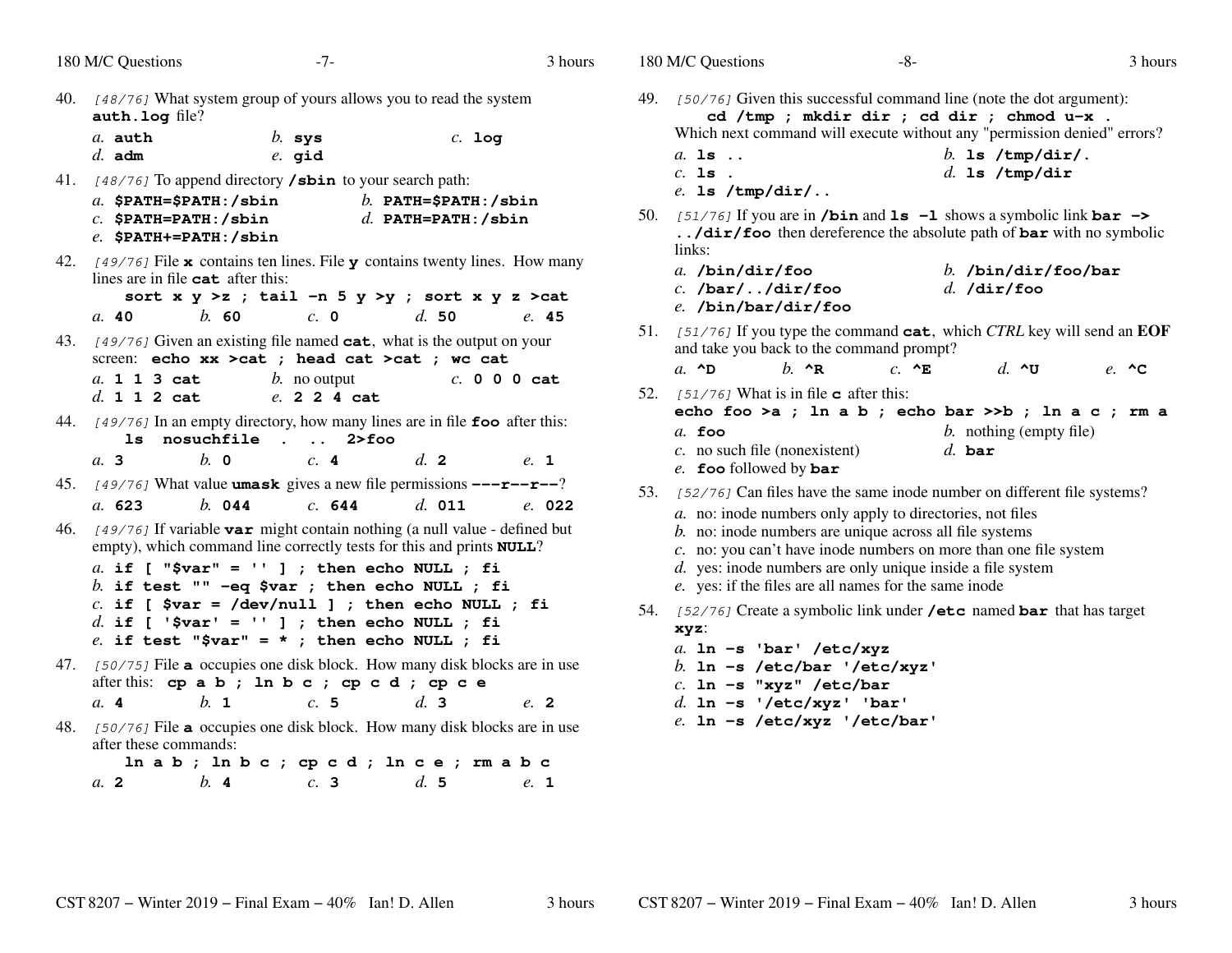|  |  | 180 M/C Questions |
|--|--|-------------------|
|--|--|-------------------|

s  $-10$ - $3$ 

|     | 180 M/C Questions<br>-9-                                                                                                                                                                                         |     |                                   | 3 hours |
|-----|------------------------------------------------------------------------------------------------------------------------------------------------------------------------------------------------------------------|-----|-----------------------------------|---------|
| 55. | [52/76] How many arguments and options are there to the command:<br>$ls -al /etc$                                                                                                                                |     |                                   |         |
|     | a. Two command line arguments, one of which contains two bundled<br>options.                                                                                                                                     |     |                                   |         |
|     | b. Two options, no arguments.<br>$c$ . Two arguments, one of which is a single option and the other is a                                                                                                         |     |                                   |         |
|     | pathname.<br>d. A three-letter file name and an $\prime$ etc switch option.                                                                                                                                      |     |                                   |         |
|     | e. Two arguments, no options.                                                                                                                                                                                    |     |                                   |         |
| 56. | [52/76] If /bin/bash is a file name, which pathname always leads to the<br>same file?                                                                                                                            |     |                                   |         |
|     | $a.$ /bin/bash/.<br>$c. / / .$ /bin/bash<br>$e.$ ./bin/bash                                                                                                                                                      |     | $b.$ /bin/bash<br>$d.$ /bin//bash |         |
|     | 57. [52/76] If directory <b>a</b> contains only these five two-character names: <b>a?</b> ,<br>11, ?1, $1*,$ .1, then which command removes <i>only</i> the single two-<br>character name ?1 from the directory? |     |                                   |         |
|     | b. $rm a/?1$<br>a. rm $a$ /*1<br>d. $rm a/1*$<br>e. $rm a/\$ ??                                                                                                                                                  |     | $c.$ rm a/??                      |         |
| 58. | [52/75] If the current directory contains 10 visible files and 5 visible sub-<br>directories, what is the output on your screen of this command:<br>$ls -d */$ .                                                 |     |                                   |         |
|     | a. 5 directory names<br>b. an error message because $\star$ / . does not exist<br>$c.$ 15 pathnames                                                                                                              |     |                                   |         |
|     | $d. \star$ .<br>e. no output                                                                                                                                                                                     |     |                                   |         |
| 59. | [52/76] Other than root, who can change the permissions of the following<br>directory? dr-xrwxrwx 17 bar foo 4096 Apr 15 16:40.                                                                                  |     |                                   |         |
|     | a. only users in group $\epsilon$ oo<br>b. anyone except user bar                                                                                                                                                |     |                                   |         |
|     | c. only user bar<br>d. user bar and any user in group foo                                                                                                                                                        |     |                                   |         |
|     | e. only root can change the permissions                                                                                                                                                                          |     |                                   |         |
| 60. | [52/76] What is the link count of file $\mathbf f$ after these successful commands?<br>rm $f$ ; touch $f$ ; cp $f$ $x$ ; cp $f$ $f$ 2<br>$ln f a$ ; $ln x y$ ; $ln a z$ ; $ln z q$                               |     |                                   |         |
|     | b. 5<br>a. 2<br>c. 6                                                                                                                                                                                             | d.3 |                                   | e.4     |

| 61. | [52/76] When an <b>at</b> job runs, the current working directory is set to:                                                                           |
|-----|--------------------------------------------------------------------------------------------------------------------------------------------------------|
|     | a. the directory with the name /home<br>b. the current directory that was in use when the $at$ job was created                                         |
|     | c. the directory with the name $\prime$ root                                                                                                           |
|     | d. the system ROOT directory                                                                                                                           |
|     | e. the HOME directory of the user who created the job                                                                                                  |
| 62. | [52/76] Display all the names in the current directory that are exactly three<br>digits long (and no other names):                                     |
|     | a. echo [???]<br>b. echo $[0-9][0-9][0-9]$                                                                                                             |
|     | $c.$ echo ???<br>d. echo $[0-9, 0-9, 0-9]$                                                                                                             |
|     | e. echo [?][?][?]                                                                                                                                      |
| 63. | [52/76] If work=payup then which one of the following case lines will<br>match this statement: case "\$work" in                                        |
|     | a. (*yup echo yes ; ;                                                                                                                                  |
|     | b. (*payup*) echo yes ;;                                                                                                                               |
|     | $c.$ [payup] ) echo yes ;;<br>$d. *$ ) echo yes ;;                                                                                                     |
|     | $e.$ ?payup? ) echo yes ;;                                                                                                                             |
| 64. | [53/76] File <b>a</b> contains 2 lines. File <b>b</b> contains 3 lines. How many lines are                                                             |
|     | in file c after this: cat a b >c ; cat a >>b ; sort c b >c a                                                                                           |
|     | $c. \; \mathbf{0}$<br>$h$ 12<br>d.5<br>a.7<br>e. 8                                                                                                     |
| 65. | [53/76] File a contains 2 lines. File <b>b</b> contains 3 lines. How many lines<br>are in file c after this: In a d; In d c; cat a b d >c              |
|     | $h$ 0<br>c.4<br>$d_{\mathbf{z}}$ 2<br>a.3<br>e. 5                                                                                                      |
| 66. | [53/76] File <b>a</b> contains 3 lines. File <b>b</b> contains 4 lines. How many lines are<br>output on your screen by this: $cat a$ ; $echo a$ echo b |
|     | a. 10<br>$h_{\cdot}$ 2<br>$c.$ 3 followed by 4                                                                                                         |
|     | $d_{\mathbf{r}}$ 4<br>e. 1 followed by 4                                                                                                               |
| 67. | [53/76] In an empty directory, what is the output on your screen after this:<br>touch $1 \t2 \t.a. b ;$ echo.*                                         |
|     | a. a . b                                                                                                                                               |
|     | b. an error message from <b>echo</b> saying $\cdot$ <b>*</b> does not exist                                                                            |
|     | $c.$ .a .b                                                                                                                                             |
|     | d. $\cdot$ *<br>e. 1 2                                                                                                                                 |
|     |                                                                                                                                                        |
|     | 68. [53/76] To "throw away" (hide) standard error output of a command, use:                                                                            |
|     | a. cmd $2$ >/dev/sda1<br>b. cmd $1$ >/dev/sda1<br>$c.$ cmd $2 > 21$<br>d. cmd $2$ >/dev/null                                                           |
|     | $e$ . cmd $1 > 2$                                                                                                                                      |
|     |                                                                                                                                                        |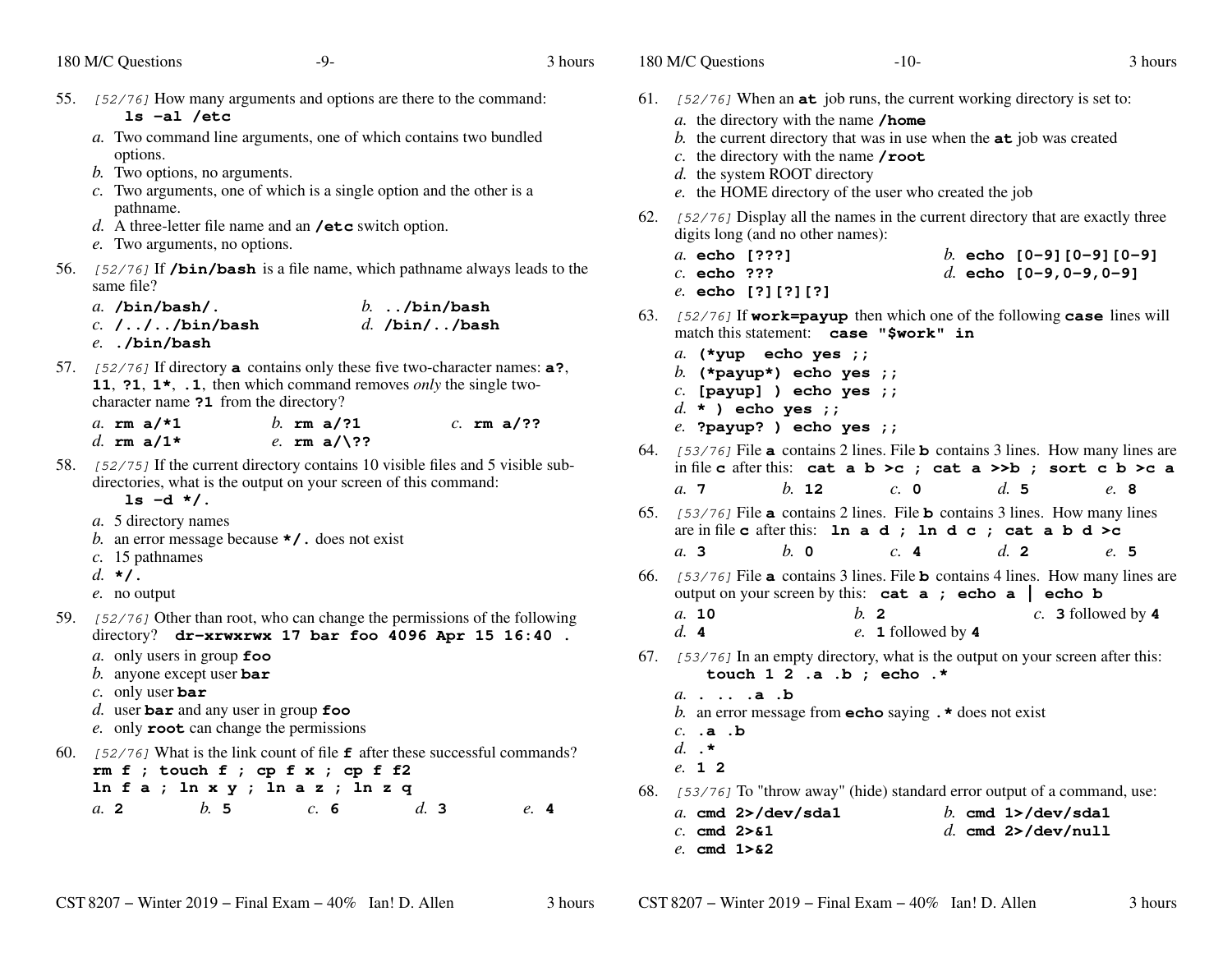3 hours

```
\sim 3
69. [53/76] What is the output of this in an empty directory:
       touch .a .b .c ; echo [.]*a. [.]*
b. no outputc. . .. .a .b .c
    d. an error message from echo saying [.]* does not exist
    e. .a .b .c70. [53/76] Inside a shell script, which expands to the shell process ID?
    a. "$?" b. "$$" c. "$0"
    d. "$#" e. "$*"
71. [54/76] A crontab time specification of 6 0 \star \star \star means at:
    a. 6:00am every business day and Saturday
    b. 12:06am every day
    c. 6:00am every business day
    d. 6:00am every day
    e. 12:06am every business day
72. [54/76] Which command searches for the text other-writable inside
   the text files of last term's course notes?a. fgrep 'other-writable' oldnotes/*.txt
b. find oldnotes/*.txt -name 'other-writable'
c. find oldnotes/*.txt -name '*other-writable*'d. fgrep oldnotes/*.txt 'other-writable'
e. find -name 'other-writable' oldnotes/*.txt73. [55/76] Given this ls -il long listing:
       12 drwxr-xr-x 34 me me 56 Jan 1 1:00 dirHow many subdirectories lie immediately under dir?a. 56 b. 54 c. 34 d. 32 e. 10
```
74. [55/76] If **/bin/foo** is a program that outputs **mom** and **/usr/bin/foo** is a program that outputs **dad** what would be the output on your screen of these two commands:

**PATH=/etc:/bin/foo:/usr/bin/foo:/usr ; foo**

- *a.* **dad**
- *b.* **mom**
- *c.* **mom** followed by **dad**
- *d.* **dad** followed by **mom**
- *e.* **bash: foo: command not found**
- 75. [55/76] If directory **dir** contains only these four three-character file names: **.on**, **.tw**, **.th**, **.f.**, then what is the output on your screen ofthis: **echo dir/\*** *a.* **dir/. dir/.. dir/.on dir/.tw dir/.th dir/.f.***b.* no output *c.* **dir/.on dir/.tw dir/.th***d.* **dir/\****e.* **dir/.f.**
- 76. [55/76] In a directory containing one file named **dog**, what is the output on your screen after this: **2>/dev/null ls nosuchfile**
	- *a.* **ls: nosuchfile: No such file or directory**
	- *b.* no output
	- *c.* **nosuchfile**
	- *d.* **dog**
	- *e.* **bash: 2>/dev/null: command not found**
- 77. [55/76] If the line, **exit 3** is executed in a shell script, what is the result?
	- *a.* termination after sleeping for 3 seconds
	- *b.* termination with an exit status of 3
	- *c.* an invalid argument error message
	- *d.* the script breaks out of up to 3 levels of loops
	- *e.* termination with an exit status of 0
- 78. [56/76] Given my directory containing a file, which octal permissions allowme to access and append data to the file but not delete the file?
	- File: **<sup>100</sup>** *b.* Directory: **<sup>600</sup>** File: **<sup>700</sup>** *a.* Directory: **500**
	- *c.* Directory: **400**File: **<sup>400</sup>** *d.* Directory: **<sup>200</sup>** File: **<sup>200</sup>**
	- *e.* Directory: **100** File: **<sup>200</sup>**
- 79. [56/76] How do <sup>I</sup> search for the string **foo** in the text display output fromthe **man** command?
	- *a.* **search foo** *b.* **@foo** *c.* **/foo***d.* select "**Search**" in the menu
	- *e.* **find foo**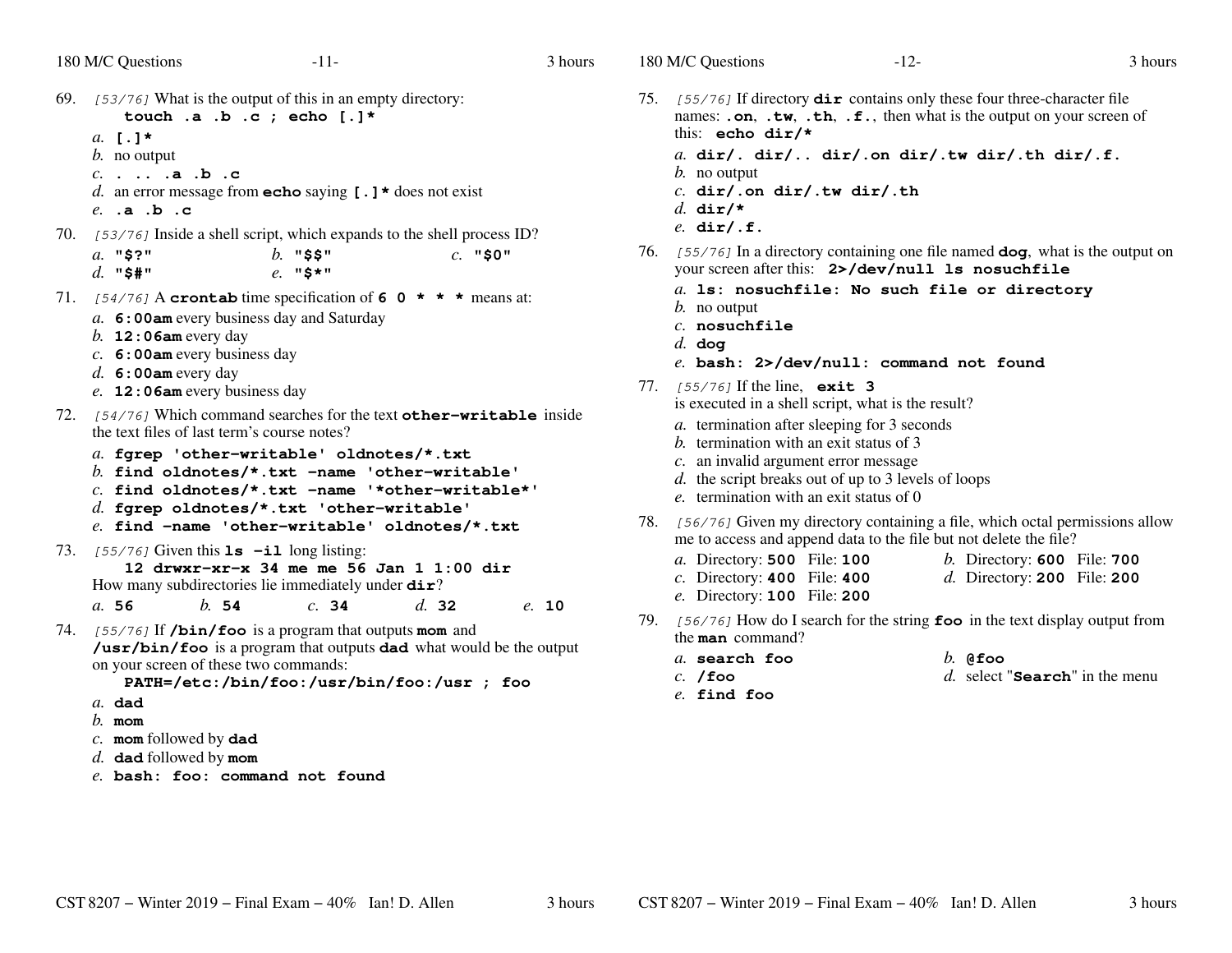- 80. [56/76] If **/bin/bat** is a program that outputs **foo** and **/usr/bin/bat** is a program that outputs **bar** what would be the output on your screen of these two commands: **PATH=/etc:/usr:/usr/bin:/bin ; bat***a.* **foo** *b.* **bar** followed by **foo** *c.* **bar** *d.* **bash: bat: command not found***e.* **foo** followed by **bar**
- 81.  $[56/76]$  In an empty directory, what is output on your screen by: **mkdir -p 1/2/3 a/b/c ; mv 1/2/3 a/b ; find . -name 3**
	- *a.* **./a/1/2/3** *b.* **./a/b/1/2/3** *c.* **./a/b/3** *d.* **./a/b/c/1/2/3** *e.* **./a/b/2/3**
- 82.  $[56/76]$  The **minimum** permissions you need to copy a file **foo** from directory **a** to directory **b** are: directory **<sup>a</sup>** to directory **<sup>b</sup>** are:
	- *a.* **wx** on **<sup>a</sup>**, **wx** on **<sup>b</sup>**, **rw** on **foo**
	- *b.* **wx** on **<sup>a</sup>**, **wx** on **<sup>b</sup>**, none on **foo**
	- *c.* **<sup>x</sup>** on **<sup>a</sup>**, **wx** on **<sup>b</sup>**, **<sup>r</sup>** on **foo**
	- *d.* **rx** on **<sup>a</sup>**, **wx** on **<sup>b</sup>**, **<sup>w</sup>** on **foo**
	- *e.* **rwx** on **<sup>a</sup>**, **wx** on **<sup>b</sup>**, none on **foo**
- 83. [56/76] Inside a shell script, which expands to the name of the script itself?

| $a.$ "\$*" | $b.$ "\$?" | $c.$ "\$0" |
|------------|------------|------------|
| d. "\$#"   | $e.$ "\$@" |            |

- 84. [57/76] How many arguments are passed to the command by the shell: **\$ echo " 1 '2 3' 4 " 5 6 ' 7 "8 '9 >out**
- *a.* **<sup>7</sup>***b.* **<sup>3</sup>** *c.* **<sup>6</sup>** *d.* **<sup>5</sup>** *e.* **<sup>4</sup>**
- 85. [57/76] How many lines are in the file **bar** after this: **echo hi >x ; echo ho >>x ; cat x x >bar**
	- *a.* **<sup>1</sup>***b.* **<sup>4</sup>** *c.* **<sup>0</sup>** *d.* **<sup>2</sup>** *e.* **<sup>6</sup>**
- 86. [57/76] Display all the non-hidden names in the current directory that contain the letter **<sup>a</sup>** (and no other names):

| a. echo $*$ a |  | b. echo $*$ a $*$ |  | c. echo $a^*$ |  |
|---------------|--|-------------------|--|---------------|--|
| $d.$ echo ?a? |  | $e.$ echo [a]     |  |               |  |

87. [57/76] <sup>A</sup> pathname that is *not* an absolute pathname (after all shell expansions):

| <i>a. //</i> dir | $b.$ /dir      | $c.$ \$HOME/dir |
|------------------|----------------|-----------------|
| $d.$ ./dir       | e. $\sim$ /dir |                 |

- 88. [57/75] Which PATH setting is from the Standard Script Header in this course?
	- *a.* **PATH=/sh/bin:/usr/sh/bin**
	- *b.* **PATH=/bin:/usr/bin**
	- *c.* **PATH=/bin/sh:/usr/bin/sh**
	- *d.* **PATH=/bind:/usr/bind**
	- *e.* **PATH=/bin/sh:/sh/usr/bin**
- 89. [57/76] Which command lists your pending **at** jobs?

| $a.$ atg          | $b.$ atqu    | $c.$ at $-q$ |
|-------------------|--------------|--------------|
| $d.$ at $-$ queue | $e.$ atqueue |              |

- 90. [58/76] Can user **emay** in group **greenpart** append to **./foo**? **dr-xr-xr-x 2 root greenpart 4096 Oct 7 14:00 . -r-xrwxrwx 1 emay greenpart 123 Oct 4 14:05 foo**
	- *a.* No, because **emay** has no write permissions on **foo**
	- *b.* No, because **emay** has no write permission on the directory
	- *c.* Yes, because **emay** owns **foo**
	- *d.* No, because execute permissions are not set for **emay** on **foo**
	- *e.* No, because the directory is not accessible to **emay**
- 91. [58/76] File **foo** contains 9 lines, each of which is the one-digit line number of the line in the file (**1** through **<sup>9</sup>**), what is the output on your screen of this command:

 **cat foo foo | sort | tail -n 4 | head -n 1***a.* **6** *b.* **<sup>8</sup>** *c.* **<sup>1</sup>** *d.* **<sup>4</sup>***e.* no output

- 92. [58/75] Given the pathname **a/b/c**, the *basename* of this pathname is: *a.* **<sup>c</sup>***b.* **b/c** *c.* **<sup>a</sup>** *d.* **a/b** *e.* **<sup>b</sup>**
- 93. [58/76] If **foo** is a sub-directory that contains only the file **bar**, what happens after this: **cp foo/bar ./foo/../me**

*a.* the directory **foo** is now empty

- *b.* there is a second copy of the file **bar** in directory **foo**
- *c.* the directory **foo** now contains only a file named **me**
- *d.* the command fails because the name **./foo/../me** does not exist
- *e.* there is a second copy of the file **bar** in the file named **me**
- 94. [58/76] In an empty directory, how many arguments are passed to the **cat**command in this: **date >a1 ; touch a2 ba ca ; cat a\*** $e_{\alpha}$  4 *a.* **<sup>2</sup>***b.* **<sup>3</sup>** *c.* **<sup>1</sup>** *d.* none *e.* **<sup>4</sup>**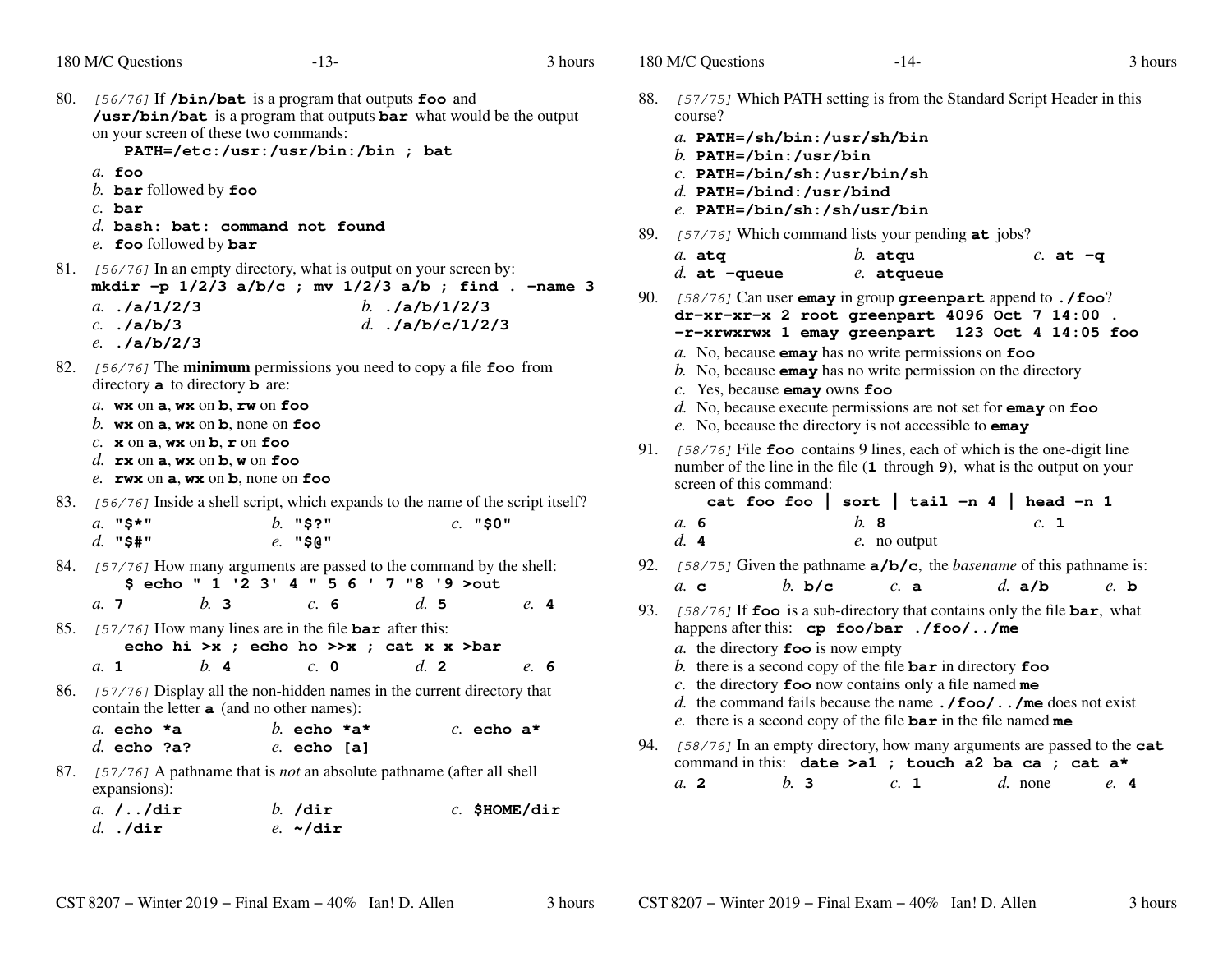|                                                          | $-15-$                                   | 3 hours                                                                                                                                                                                                                                                                                                                                                                                                                                                                                                                                                                                                                                                                                                                                                                                                                                                                                                                                                                                                                                                                                                                                                                                                                                                                                     | 180 M/C Questions                                                                                                                                                                                                                                                                                                                                                                                                                                                                                                                                                                                                  | $-16-$            | 3 hours                                                                                                                                                                                                                                                                                                                                                                                                                                                                                                                                                                                                                                                                                                                                                                                                                                                                                                                                                                                                                                                                                                                                                                                                                                                                                                                                                                                                                                                                                                                                                                                                                                                                                                                          |
|----------------------------------------------------------|------------------------------------------|---------------------------------------------------------------------------------------------------------------------------------------------------------------------------------------------------------------------------------------------------------------------------------------------------------------------------------------------------------------------------------------------------------------------------------------------------------------------------------------------------------------------------------------------------------------------------------------------------------------------------------------------------------------------------------------------------------------------------------------------------------------------------------------------------------------------------------------------------------------------------------------------------------------------------------------------------------------------------------------------------------------------------------------------------------------------------------------------------------------------------------------------------------------------------------------------------------------------------------------------------------------------------------------------|--------------------------------------------------------------------------------------------------------------------------------------------------------------------------------------------------------------------------------------------------------------------------------------------------------------------------------------------------------------------------------------------------------------------------------------------------------------------------------------------------------------------------------------------------------------------------------------------------------------------|-------------------|----------------------------------------------------------------------------------------------------------------------------------------------------------------------------------------------------------------------------------------------------------------------------------------------------------------------------------------------------------------------------------------------------------------------------------------------------------------------------------------------------------------------------------------------------------------------------------------------------------------------------------------------------------------------------------------------------------------------------------------------------------------------------------------------------------------------------------------------------------------------------------------------------------------------------------------------------------------------------------------------------------------------------------------------------------------------------------------------------------------------------------------------------------------------------------------------------------------------------------------------------------------------------------------------------------------------------------------------------------------------------------------------------------------------------------------------------------------------------------------------------------------------------------------------------------------------------------------------------------------------------------------------------------------------------------------------------------------------------------|
|                                                          |                                          |                                                                                                                                                                                                                                                                                                                                                                                                                                                                                                                                                                                                                                                                                                                                                                                                                                                                                                                                                                                                                                                                                                                                                                                                                                                                                             |                                                                                                                                                                                                                                                                                                                                                                                                                                                                                                                                                                                                                    |                   |                                                                                                                                                                                                                                                                                                                                                                                                                                                                                                                                                                                                                                                                                                                                                                                                                                                                                                                                                                                                                                                                                                                                                                                                                                                                                                                                                                                                                                                                                                                                                                                                                                                                                                                                  |
|                                                          |                                          |                                                                                                                                                                                                                                                                                                                                                                                                                                                                                                                                                                                                                                                                                                                                                                                                                                                                                                                                                                                                                                                                                                                                                                                                                                                                                             |                                                                                                                                                                                                                                                                                                                                                                                                                                                                                                                                                                                                                    |                   | b. In $/b$ /new /a/foo<br>d. 1n -s /b/new /a/foo                                                                                                                                                                                                                                                                                                                                                                                                                                                                                                                                                                                                                                                                                                                                                                                                                                                                                                                                                                                                                                                                                                                                                                                                                                                                                                                                                                                                                                                                                                                                                                                                                                                                                 |
|                                                          |                                          |                                                                                                                                                                                                                                                                                                                                                                                                                                                                                                                                                                                                                                                                                                                                                                                                                                                                                                                                                                                                                                                                                                                                                                                                                                                                                             |                                                                                                                                                                                                                                                                                                                                                                                                                                                                                                                                                                                                                    |                   |                                                                                                                                                                                                                                                                                                                                                                                                                                                                                                                                                                                                                                                                                                                                                                                                                                                                                                                                                                                                                                                                                                                                                                                                                                                                                                                                                                                                                                                                                                                                                                                                                                                                                                                                  |
| $a.$ one<br>$c.$ two                                     | b. two followed by one<br>$d.$ no output |                                                                                                                                                                                                                                                                                                                                                                                                                                                                                                                                                                                                                                                                                                                                                                                                                                                                                                                                                                                                                                                                                                                                                                                                                                                                                             | $a.$ passwd/.                                                                                                                                                                                                                                                                                                                                                                                                                                                                                                                                                                                                      | $b.$ ./etc/passwd | $d.$ //etc/passwd                                                                                                                                                                                                                                                                                                                                                                                                                                                                                                                                                                                                                                                                                                                                                                                                                                                                                                                                                                                                                                                                                                                                                                                                                                                                                                                                                                                                                                                                                                                                                                                                                                                                                                                |
| e. one followed by two                                   |                                          |                                                                                                                                                                                                                                                                                                                                                                                                                                                                                                                                                                                                                                                                                                                                                                                                                                                                                                                                                                                                                                                                                                                                                                                                                                                                                             | a. $\lambda/a/b/1/2$                                                                                                                                                                                                                                                                                                                                                                                                                                                                                                                                                                                               |                   | $c.$ ./a/1/2                                                                                                                                                                                                                                                                                                                                                                                                                                                                                                                                                                                                                                                                                                                                                                                                                                                                                                                                                                                                                                                                                                                                                                                                                                                                                                                                                                                                                                                                                                                                                                                                                                                                                                                     |
| e. this output is not possible                           |                                          |                                                                                                                                                                                                                                                                                                                                                                                                                                                                                                                                                                                                                                                                                                                                                                                                                                                                                                                                                                                                                                                                                                                                                                                                                                                                                             |                                                                                                                                                                                                                                                                                                                                                                                                                                                                                                                                                                                                                    |                   |                                                                                                                                                                                                                                                                                                                                                                                                                                                                                                                                                                                                                                                                                                                                                                                                                                                                                                                                                                                                                                                                                                                                                                                                                                                                                                                                                                                                                                                                                                                                                                                                                                                                                                                                  |
| $a.$ ps $-\text{all }$ $-\text{wide}$<br>$c.$ ps $-full$ | b. ps $-$ any $-wide$<br>$d.$ ps laxww   |                                                                                                                                                                                                                                                                                                                                                                                                                                                                                                                                                                                                                                                                                                                                                                                                                                                                                                                                                                                                                                                                                                                                                                                                                                                                                             |                                                                                                                                                                                                                                                                                                                                                                                                                                                                                                                                                                                                                    |                   |                                                                                                                                                                                                                                                                                                                                                                                                                                                                                                                                                                                                                                                                                                                                                                                                                                                                                                                                                                                                                                                                                                                                                                                                                                                                                                                                                                                                                                                                                                                                                                                                                                                                                                                                  |
|                                                          |                                          |                                                                                                                                                                                                                                                                                                                                                                                                                                                                                                                                                                                                                                                                                                                                                                                                                                                                                                                                                                                                                                                                                                                                                                                                                                                                                             | $b.$ . / bashrc                                                                                                                                                                                                                                                                                                                                                                                                                                                                                                                                                                                                    |                   |                                                                                                                                                                                                                                                                                                                                                                                                                                                                                                                                                                                                                                                                                                                                                                                                                                                                                                                                                                                                                                                                                                                                                                                                                                                                                                                                                                                                                                                                                                                                                                                                                                                                                                                                  |
|                                                          |                                          |                                                                                                                                                                                                                                                                                                                                                                                                                                                                                                                                                                                                                                                                                                                                                                                                                                                                                                                                                                                                                                                                                                                                                                                                                                                                                             |                                                                                                                                                                                                                                                                                                                                                                                                                                                                                                                                                                                                                    |                   |                                                                                                                                                                                                                                                                                                                                                                                                                                                                                                                                                                                                                                                                                                                                                                                                                                                                                                                                                                                                                                                                                                                                                                                                                                                                                                                                                                                                                                                                                                                                                                                                                                                                                                                                  |
|                                                          |                                          |                                                                                                                                                                                                                                                                                                                                                                                                                                                                                                                                                                                                                                                                                                                                                                                                                                                                                                                                                                                                                                                                                                                                                                                                                                                                                             |                                                                                                                                                                                                                                                                                                                                                                                                                                                                                                                                                                                                                    |                   |                                                                                                                                                                                                                                                                                                                                                                                                                                                                                                                                                                                                                                                                                                                                                                                                                                                                                                                                                                                                                                                                                                                                                                                                                                                                                                                                                                                                                                                                                                                                                                                                                                                                                                                                  |
|                                                          | 180 M/C Questions<br>e. ps zxvf          | directory $a$ to directory $b$ are:<br>a. $wx$ on $a, wx$ on $b, w$ on foo<br>b. wx on $a$ , wx on $b$ , $r$ on foo<br>$c.$ rwx on a, wx on b, rw on foo<br>d. wx on $a$ , wx on $b$ , none on foo<br>e. $rwx$ on $a$ , $wx$ on $b$ , none on foo<br>96. [58/76] What is the output on your screen after this:<br>15 $---rwxrwx$ 2 me me 3 Jan 1 1:00 foo<br>15 d---rwxrwx 2 me me 3 Jan 1 1:00 bar<br>a. $\bf{foo}$ and $\bf{bar}$ are names for the same thing<br>b. foo and bar each have three names (six names total)<br>c. foo and bar are two of three names for the same thing<br>$d.$ foo and bar are names for different things<br>$a$ . Yes, because <b>emay</b> has write permissions on $\textbf{foo}$<br>$b$ . Yes, because emay owns foo<br>c. Yes, because greenpart has write permissions on foo<br>$d.$ No, because execute permissions are not set for <b>emay</b> on $f$ oo<br>e. No, because the directory is not accessible to <b>emay</b><br>$a$ . Yes, because <b>emay</b> has write permissions on $\textbf{foo}$<br>$b$ . Yes, because <b>emay</b> owns <b>foo</b><br>$c$ . No, because the directory is not accessible to <b>emay</b><br>d. No, because the directory has no write permissions for others<br>e. No, because foo has no read permissions for emay | 95. [58/76] The minimum permissions you need to move a file foo from<br>echo one >x; ln x y; echo two >>y; sort x<br>97. $[58/76]$ What is true about this output from $1s$ -ild foo bar<br>98. [58/76] Which command displays all processes in a full wide listing?<br>99. [59/76] Can user emay in group greenpart append to . / foo?<br>drwxrw-rwx 2 root greenpart 4096 Oct 7 14:00.<br>-rw-rw-r-- 1 emay greenpart 123 Oct 4 14:05 foo<br>100. [59/76] Can user emay in group greenpart copy./foo to bar?<br>drwxrw-r-x 2 root greenpart 4096 Oct 7 14:00.<br>-rwx-wx-wx 1 emay greenpart 123 Oct 4 14:05 foo |                   | 101. [59/76] If I mount one file system on directory /a and another file system<br>on directory $/b$ , how can I link the existing file $/a$ foo to the new<br>pathname $/b/new$ ?<br>a. $\ln -s$ /a/foo /b/new<br>$c.$ 1n /a/foo /b/new<br>e. 1n $/a$ /new /b/foo<br>102. [59/76] If my current directory is <b>/etc</b> , which of these pathnames is<br>equivalent to the file name /etc/passwd?<br>$c.$ /etc/passwd/.<br>e. /root/etc/passwd<br>103. [59/76] In an empty directory, what is output on your screen by:<br>mkdir -p $1/2/3$ a/b/c ; mv $1/2$ a/b ; find . -name 3<br>b. $(a/b)/3$<br>d. $.1/2/3$ e. $.2b/2/3$<br>104. $[59/75]$ User bob is in groups bg1 and bg2. User pat is in group pgg.<br>$d-w-rwx-wx$ 2 bob ted 60 Jan 1 1:00 foo<br>-r-xrwxrwx 1 pat bg2 0 Jan 1 1:00 foo/bar<br>a. <b>pat</b> can rename the file<br>b. <b>bob</b> can access and write on the file<br>$c$ . <b>pat</b> can access and write on the file<br>$d.$ bob can list names in the directory<br>e. <b>bob</b> can create a new file in the directory<br>105. [59/76] Which command usually goes in your .bash_profile file?<br>a. ./.bashrc source<br>$c.$ source $./$ . bashrc<br>$d.$ source ./.bash_profile<br>e. ./.bash_profile source<br>106. [60/75] Can user emay in group greenpart append to ./foo?<br>drwx--xrwx 2 root greenpart 4096 Oct 7 14:00.<br>-rw------- 1 emay greenpart 123 Oct 4 14:05 foo<br>a. No, because execute permissions are not set for emay on foo<br>b. No, because the directory is not accessible to <b>emay</b><br>$c$ . No, because greenpart has no write permissions on foo<br>$d.$ Yes, because <b>emay</b> has write permissions on $\textbf{foo}$<br>e. Yes, because emay owns foo |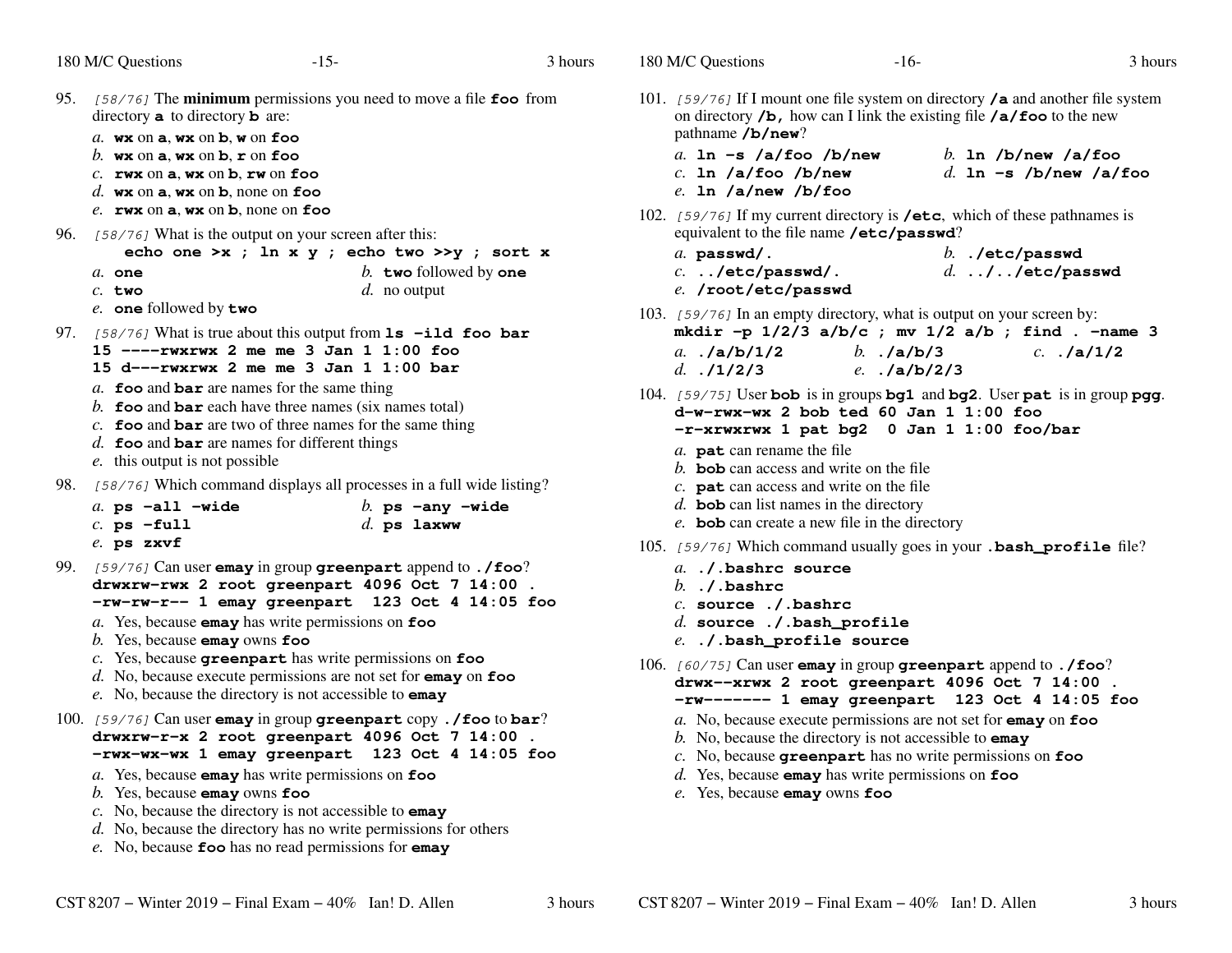|  | 180 M/C Questions |
|--|-------------------|
|--|-------------------|

- 107. [60/76] What displays on your screen given this command: **date >date ; pwd >pwd ; head date | tail pwd***a.* nothing displays because **tail** ignores the pipe *b.* **tail** reads the pipe and the **pwd** and displays both together *c.* only the **pwd** file displays because **tail** ignores the pipe *d.* only the **date** file displays because **tail** ignores the pipe *e.* **head** displays the **date** and **tail** displays the **pwd** 108. [60/76] What is the link count of directory **<sup>a</sup>** after these successful commands? **mkdir a ; mkdir a/b ; mkdir a/c ; mkdir a/b/c** $e$ , 2 *a.* **<sup>1</sup>** *b.* **<sup>4</sup>** *c.* **<sup>3</sup>** *d.* **<sup>5</sup>** *e.* **<sup>2</sup>** 109. [60/76] What permissions are given to **newdir** after this: **umask 745 ; mkdir newdir** *b.* **----w--w-** *c.* **----wx-w***a.* **rwx-wx-w***d.* **rw-r--r-** *e.* **rwxr--r-x** 110. [60/76] In a shell **case** structure, the **case** segment that will GLOBmatch the text **<sup>x</sup>**, **y**, or **<sup>z</sup>**, is coded as*a.* **x\y\z )** *b.* **x|y|z )** *c.* **x/y/z )** *d.* **x,y,z )** *e.* **x:y:z )** 111. [61/76] Can user **emay** in group **greenpart** rename **./foo** to **bar**? **d----wx--- 2 root greenpart 4096 Oct 7 14:00 . ---------- 1 emay greenpart 123 Oct 4 14:05 foo** *a.* Yes, because **emay** owns **foo** *b.* No, because the directory has no permissions for other users*c.* No, because **emay** cannot read the directory *d.* No, because **emay** has no permissions on **foo** *e.* Yes, because **emay**'s group matches the group writable directory112.  $[61/76]$  If a shell GLOB pattern fails to match anything, what happens by default? The shell: *a.* gives an error message and does not execute*b.* removes the pattern and passes nothing *c.* passes the pattern unchanged to the command*d.* returns the closest match to the pattern*e*. gives a warning message but continues
- 113. [61/76] If **foo** is a sub-directory that contains only the file **bar**, what happens after this: **mv ./foo/bar foo/../me** *a.* there is a second copy of the file **bar** in the file named **me** *b.* the directory **foo** is now empty *c.* the command fails because the name **me** does not exist *d.* the command fails because the name **foo/../me** does not exist *e.* the directory **foo** now contains only a file named **me** 114. [61/76] The **minimum** permissions you need to append to a file **foo** in directory **<sup>a</sup>** are: *a.* **<sup>x</sup>** $b$ . **wx** on **a**, none on **foo** *c.* **rwx** $d$ , **wx** on **a**, **w** on **foo** *e.* **rwx** on **<sup>a</sup>**, **rw** on **foo** 115. [61/76] The **minimum** permissions you need to delete a file **foo** from directory **<sup>a</sup>** are: *a.* **wx** on **<sup>a</sup>**, none on **foo** *b.* **wx** on **<sup>a</sup>**, **<sup>r</sup>** on **foo** *c.* **rwx** on **<sup>a</sup>**, **<sup>w</sup>** on **foo** *d.* **wx** on **<sup>a</sup>**, **<sup>w</sup>** on **foo** *e.* **rwx** on **<sup>a</sup>**, **rw** on **foo** 116. [61/75] User **bob** is in groups **bg1** and **bg2**. User **pat** is in group **pgg**. **dr-xrw-rwx 2 pat bg1 60 Jan 1 1:00 foo -rwxrwxrwx 1 pat ted <sup>0</sup> Jan 1 1:00 foo/bar** *a.* **bob** can access and write on the file *b.* **pat** can rename the file *c.* **bob** can list names in the directory *d.* **bob** can rename the file *e.* **pat** can create a new file in the directory 117. [61/76] When a personal **crontab** job runs, the current working directory is set to:*a.* the system ROOT directory *b.* the current directory that was in use when the **crontab** job was created *c.* the HOME directory of the user who created the job*d.* the directory with the name **/home** *e.* the directory with the name **/root**118. [62/76] File **<sup>a</sup>** contains 2 lines. File **<sup>b</sup>** contains 3 lines. How many lines are output on your screen by this: **cat b | sort a***a.* **3** followed by **<sup>2</sup>** *b.* **<sup>5</sup>** *c.* **<sup>2</sup>** *d.* **<sup>2</sup>** followed by **<sup>3</sup>** *e.* **<sup>3</sup>** 119.  $[62/76]$  Give the minimum number of directories in this pathname: **/a/b/c***a.* **3***b.* **<sup>2</sup>** *c.* **<sup>4</sup>** *d.* **<sup>5</sup>** *e.* **<sup>1</sup>**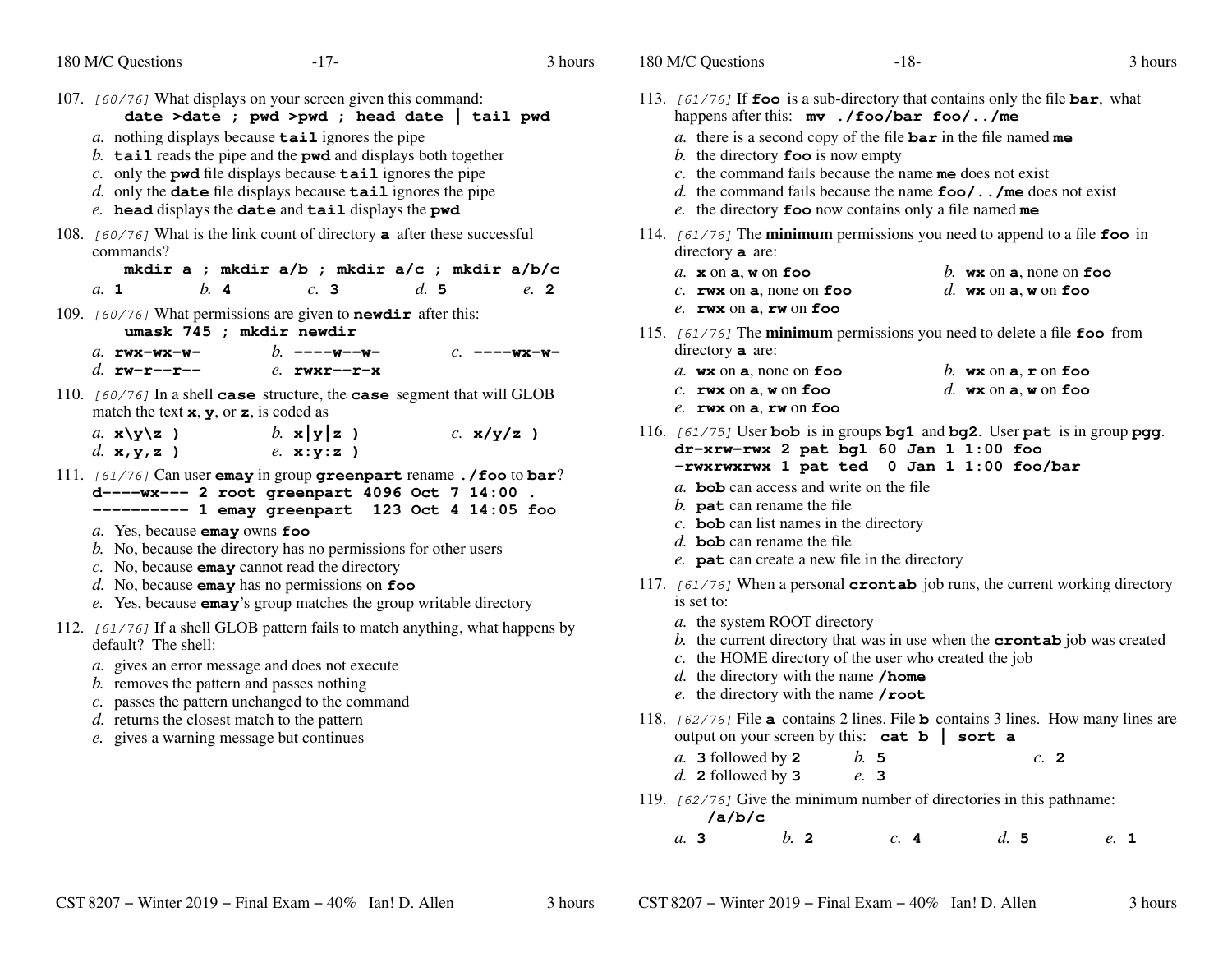|  | 180 M/C Questions |
|--|-------------------|
|--|-------------------|

s  $-19$ - $\frac{1}{9}$  3 120. [62/76] The **minimum** permissions you need to link a file **foo** from directory**a** to directory **b** are: *a.* **rwx** on **a**, **wx** on **b**, **rw** on **foo** *b.* **rwx** on **a**, **wx** on **b**, none on **foo***c.* **wx** on **a**, **wx** on **b**, **<sup>w</sup>** on **foo** *d.***x** on **a**, **wx** on **b**, none on **foo***e.* **wx** on **a**, **wx** on **b**, **<sup>r</sup>** on **foo** 121. [62/76] User **bob** is in groups **bg1** and **bg2**. User **pat** is in group **pgg**. **drw---x--- 2 pat bg2 60 Jan 1 1:00 foo -r------w- 1 pat ted <sup>0</sup> Jan 1 1:00 foo/bar** *a.* **pat** can rename the file *b.* **bob** can access and write on the file *c.* **bob** can rename the file *d.* **pat** can create a new file in the directory *e.* **bob** can list names in the directory 122. [62/76] User **bob** is in groups **bg1** and **bg2**. User **pat** is in group **pgg**. **dr---wx--- 2 pat bg2 60 Jan 1 1:00 foo -rw-rw-r-x 1 pat ted <sup>0</sup> Jan 1 1:00 foo/bar** *a.* **pat** can rename the file *b.* **bob** can rename the file *c.* **bob** can access and write on the file *d.* **pat** can create a new file in the directory *e.* **bob** can list names in the directory 123. [62/75] User **bob** is in groups **bg1** and **bg2**. User **pat** is in group **pgg**. **d-wx----w- 2 pat pgg 60 Jan 1 1:00 foo -rwxrwxr-x 1 bob bg2 <sup>0</sup> Jan 1 1:00 foo/bar** *a.* **pat** can rename the file *b.* **pat** can access and write on the file *c.* **bob** can access and write on the file *d.* **bob** can list names in the directory *e.* **bob** can create a new file in the directory 124. [62/75] Output only lines 5-10 of the file named **foo**: *a.* **head -n 5 foo | tail -n 10** $-20$ - $3$ 125. [63/76] If files occupy one disk block, how many disk blocks will the system free up if I remove these four file names: **111 -rw-r--r-- 2 me me 100 Jan 1 1:00 a 222 -rw-r--r-- 3 me me 100 Jan 1 1:00 b 222 -rw-r--r-- 3 me me 100 Jan 1 1:00 c 222 -rw-r--r-- 3 me me 100 Jan 1 1:00 d***a.***0** *b.* **<sup>10</sup>** *c.* **3** *d.* **1** *e.* **2**126. [63/75] If files occupy one disk block, how many disk blocks will the system free up if I remove these four file names: **111 -rw-r--r-- 2 me me 100 Jan 1 1:00 a 111 -rw-r--r-- 2 me me 100 Jan 1 1:00 b 222 -rw-r--r-- 3 me me 100 Jan 1 1:00 c 222 -rw-r--r-- 3 me me 100 Jan 1 1:00 d***a.***3** *b.* **4** *c.* **2** *d.* **1** *e.* **8**127. [63/76] In a manual page **SYNOPSIS** section, ellipsis (three dots) (**...**) mean:*a.* <sup>a</sup> hidden directory *b.* no special meaning *c.* something that is optional *d.* something that is repeated*e.* the parent directory128. [63/76] User **bob** is in groups **bg1** and **bg2**. User **pat** is in group **pgg**. **dr-xrwx--x 2 pat pgg 60 Jan 1 1:00 foo --w----r-x 1 bob bg2 <sup>0</sup> Jan 1 1:00 foo/bar** *a.* **pat** can rename the file *b.* **bob** can create a new file in the directory *c.* **bob** can list names in the directory *d.* **pat** can access and write on the file *e.* **bob** can access and write on the file 129. [63/76] User **bob** is in groups **bg1** and **bg2**. User **pat** is in group **pgg**. **d-wxrwx-w- 2 pat ted 60 Jan 1 1:00 foo -r-xr-xrwx 1 pat bg1 <sup>0</sup> Jan 1 1:00 foo/bar** *a.* **bob** can list names in the directory *b.* **pat** can access and write on the file *c.* **pat** can rename the file

- *d.* **bob** can create a new file in the directory
- *e.* **bob** can access and write on the file
- 130. [63/76] What command can you use to delete a directory that isn't empty?

| a. deltree -r dir |  | $h$ rd $-r$ dir |
|-------------------|--|-----------------|
| $c.$ del -r dir   |  | d. rm $-r$ dir  |
| e. rmdir -r dir   |  |                 |

*b.* **tail -n 15 foo | head -n 5**

*c.* **tail -n 10 foo | head -n 6**

*d.* **head -n 15 foo | tail -n 5***e.* **head -n 10 foo | tail -n 6**

head  $-n$  5

head  $-n$  6

 $\vert$  tail -n 5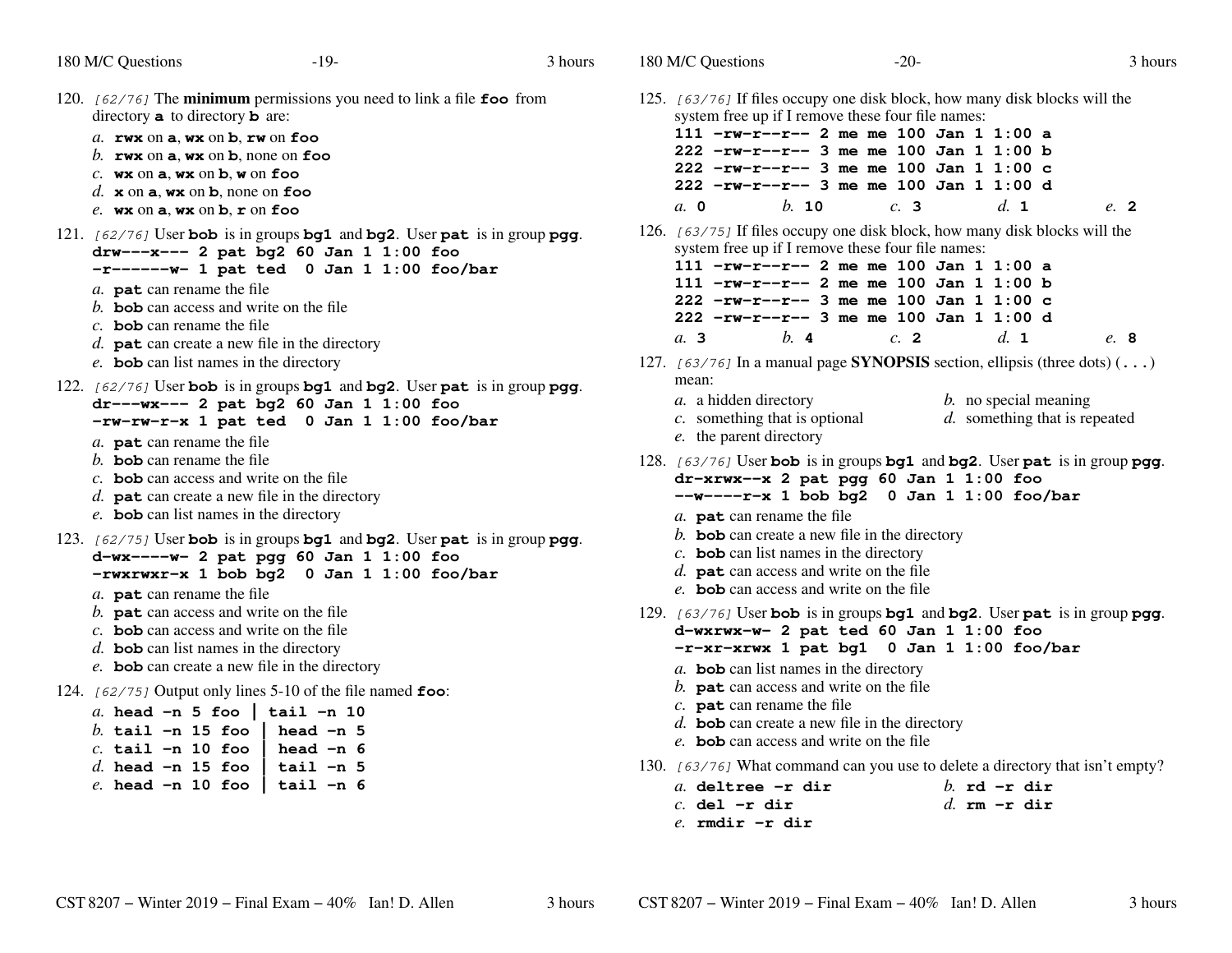| 180 M/C Questions                                                                                                                                                                                                  | $-21-$                                                                                                                                                                  | 3 hours                                                  |
|--------------------------------------------------------------------------------------------------------------------------------------------------------------------------------------------------------------------|-------------------------------------------------------------------------------------------------------------------------------------------------------------------------|----------------------------------------------------------|
| a. showall<br>$d.$ psmine                                                                                                                                                                                          | 131. [63/76] What command displays the kernel ring buffer of log messages:<br>$b$ . ps $1$ xww<br>e. crontab                                                            | $c.$ dmesg                                               |
| a. 13 54 * * *<br>$c. * * * 54 13$<br>e. 54 13 * * *                                                                                                                                                               | 132. [63/76] Which crontab time specification executes at 13:54 every day?                                                                                              | b. 13 * * * 54<br>d. * * * 13 54                         |
| contents?<br>$a. -1$<br>$h_{-}$ -i                                                                                                                                                                                 | 133. [63/75] Which option to 1s displays the directory itself and not its<br>$c. -d$                                                                                    | $d_{\mathbf{r}}$ -a<br>$e$ –R                            |
| $a.$ /tmp/foo<br>$c.$ /tmp/a/b/foo<br>e. /tmp/b/foo                                                                                                                                                                | 134. [64/76] Dereference the following symlink bar into its equivalent absolute<br>path: 1n -s //a/./b//b/./foo /tmp/a/b/bar<br>$d.$ /tmp/b/bar                         | b. $/\text{tmp/a/b/bar}$                                 |
| a. $./a/b/c/2/3$<br>$c.$ ./a/b/c/1/2<br>e. $.11/2/3$                                                                                                                                                               | 135. [64/76] In an empty directory, what is output on your screen by:<br>b. $\mathsf{1a/b/c}/3$<br>d. $./a/b/1/2$                                                       | mkdir -p $1/2/3$ a/b/c ; mv $1/2$ a/b/c ; find . -name 3 |
| a. pat can access and write on the file<br>$b$ . bob can list names in the directory<br>$c.$ pat can rename the file<br>$d.$ bob can access and write on the file<br>e. bob can create a new file in the directory | 136. [64/76] User bob is in groups bg1 and bg2. User pat is in group pgg.<br>$d-w-rw---x$ 2 bob ted 60 Jan 1 1:00 foo<br>--w-rwxrwx 1 pat bg1 0 Jan 1 1:00 foo/bar      |                                                          |
| for i do<br>./bara 'bd'ef"gh"<br>how many times will the loop iterate?<br>a. 6 iterations<br>d. 7 iterations                                                                                                       | 137. $[64/75]$ If a script named <b>bar</b> contains a loop that starts:<br>and the script is executed using this command line:<br>$b$ . 4 iterations<br>e. 5 iteration | c. 3 iterations                                          |
| $a$ . 1s -d dir<br>$d.$ du -s dir                                                                                                                                                                                  | 138. [64/76] Which command displays a sum total of disk blocks?<br>$b.$ df $-t$ dir<br>$e.$ tot $-d$ dir                                                                | $c.$ ls $-s$ dir                                         |

| 180 M/C Questions                                                                                                                                                                                                                                                | $-22-$                                                                                                                                          |                                                                 | 3 hours |
|------------------------------------------------------------------------------------------------------------------------------------------------------------------------------------------------------------------------------------------------------------------|-------------------------------------------------------------------------------------------------------------------------------------------------|-----------------------------------------------------------------|---------|
| 139. [65/76] Given my directory containing a file, which octal permissions allow<br>a. Directory: 100 File: 500<br>$c.$ Directory: 300 File: 200<br>e. Directory: 100 File: 300                                                                                  | me to delete the file from the directory, but not append data to the file?                                                                      | $b$ . Directory: 300 File: 500<br>$d.$ Directory: 500 File: 500 |         |
| 140. [65/76] In a manual page <b>SYNOPSIS</b> section, square brackets ([1]) mean:<br>a. an arithmetic expression<br>b. something that is optional<br>$c$ . something that is repeated<br>$d.$ no special meaning<br>e. a GLOB pattern matching a list           |                                                                                                                                                 |                                                                 |         |
| 141. [65/76] User bob is in groups bg1 and bg2. User pat is in group pgg.<br>b. $pat$ can access and write on the file<br>$c$ . bob can access and write on the file<br>$d.$ bob can list names in the directory<br>e. pat can rename the file                   | $dr - r - x - w - 2$ bob pgg 60 Jan 1 1:00 foo<br>-rwxrwxr-x 1 bob bg2 0 Jan 1 1:00 foo/bar<br>$a$ . bob can create a new file in the directory |                                                                 |         |
| 142. [65/75] User bob is in groups bg1 and bg2. User pat is in group pgg.<br>a. pat can access and write on the file<br>$b$ . bob can list names in the directory<br>$c.$ pat can rename the file<br>$d.$ bob can access and write on the file                   | d-wxr-xrw- 2 bob pgg 60 Jan 1 1:00 foo<br>-r-xrwxr-x 1 bob bq1 0 Jan 1 1:00 foo/bar<br>e. bob can create a new file in the directory            |                                                                 |         |
| 143. [65/76] User bob is in groups bg1 and bg2. User pat is in group pgg.<br>a. <b>pat</b> can rename the file<br>b. $\mathbf{pat}$ can access and write on the file<br>d. <b>bob</b> can access and write on the file<br>e. bob can list names in the directory | d--x------ x 2 pat pgg 60 Jan 1 1:00 foo<br>-r-xrwx-w- 1 bob bg1 0 Jan 1 1:00 foo/bar<br>$c$ . bob can create a new file in the directory       |                                                                 |         |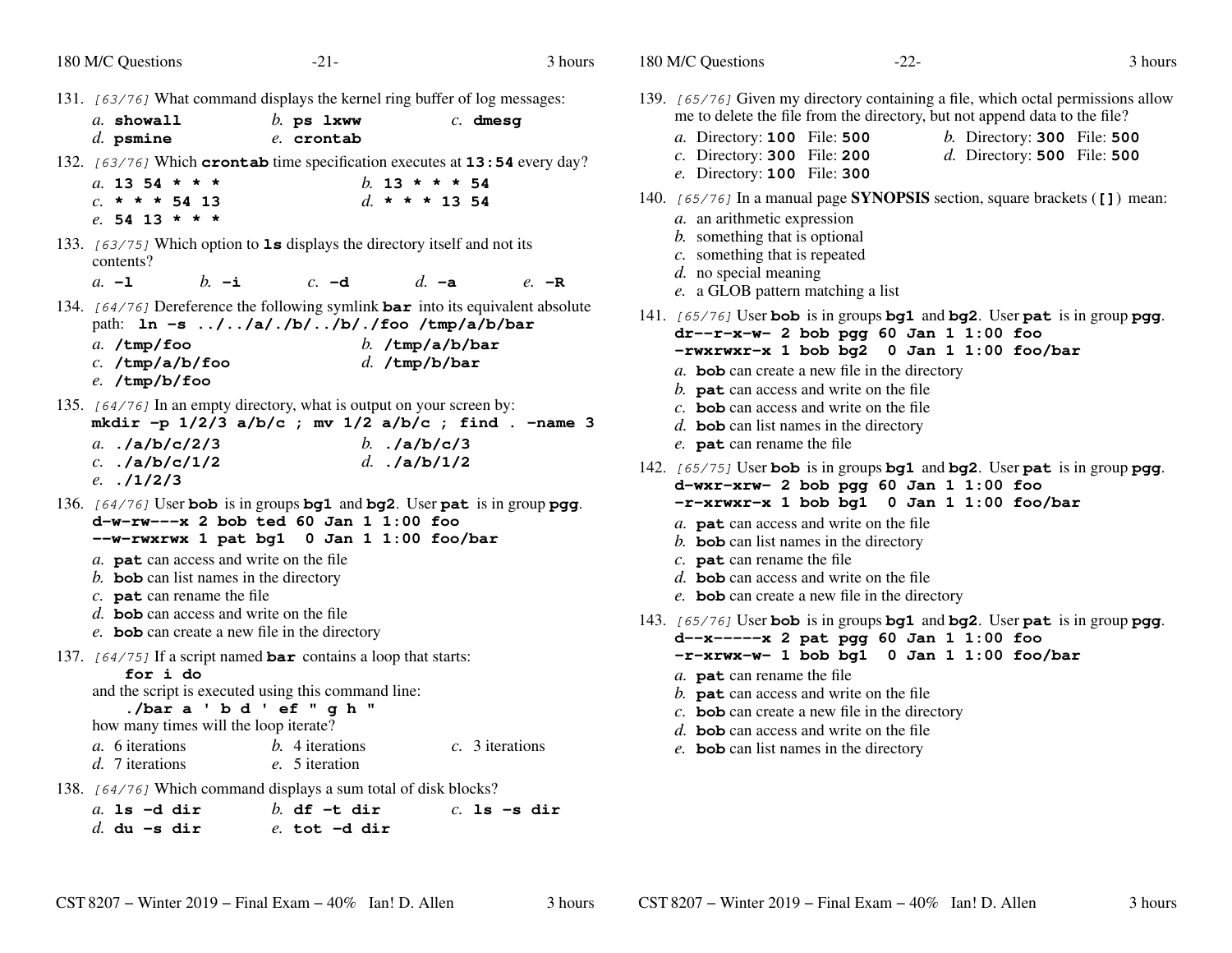- 144. [65/76] User **bob** is in groups **bg1** and **bg2**. User **pat** is in group **pgg**. **d--x--xrw- 2 bob pgg 60 Jan 1 1:00 foo -r-xrwx-w- 1 bob bg2 <sup>0</sup> Jan 1 1:00 foo/bar** *a.* **pat** can access and write on the file *b.* **bob** can list names in the directory *c.* **bob** can create a new file in the directory *d.* **bob** can access and write on the file *e.* **pat** can rename the file 145. [65/76] What would be the output of the following command line: **echo a b c d e | awk '{print \$3}'***a.* **cde** *b.* **c** *c.* **abc** *d.* **\$3** *e.* **3**146.  $[65/76]$  Which command line correctly compares the two numbers and prints **OK**? *a.* **if 4 > 3 ; then echo OK ; fi** *b.* **if 4 >> 3 ; then echo OK ; fi** *c.* **if [ 4 > 3 ] ; then echo OK ; fi** *d.* **if \$4 -gt \$3 ; then echo OK ; fi** *e.* **if [ 4 -gt 3 ] ; then echo OK ; fi**147. [65/76] <sup>A</sup> shell script first line that would run the program **sh** from the **bin** directory to read the script file using one option: *a.* **!#/sh/bin -u** *b.* **#/bin/sh -u** *c.* **#!/bin/sh -u** *d.* **#!/sh/bin -u** *e.* **!#/bin/sh -u**148. [66/76] Can user **emay** in group **greenpart** remove **./foo**? **d----wx--- 2 root greenpart 4096 Oct 7 14:00 . ---------- 1 emay greenpart 123 Oct 4 14:05 foo** *a.* No, because the directory has no permissions for other users*b.* No, because **emay** has no permissions on **foo** *c.* No, because the directory is not accessible to **emay** *d.* Yes, because **emay**'s group matches the group writable directory*e.* Yes, because **emay** owns **foo**
- 149. [66/76] How many arguments does the shell pass to this **echo** command:

## **\$ echo one two three >four five**

*a.***3** *b.* **2** *c.* **5** *d.* **4** *e.* **1** 180 M/C Questions $-24-$  3 150. [66/75] To have a user-defined alias in all your **bash** shells: *a.* define the alias in the file **.bash\_history***b*. create the alias and then type "save" to save it *c.* define the alias in the file **.bashrc** *d.* create the alias and then type "newalias" to save it*e.* define the alias in the file **/etc/alias**151. [66/76] In an empty directory, what is output on your screen by: **mkdir -p 1/2/3 a/b/c ; mv 1 a/b ; find . -name 3***a.* **./a/b/1/2/3** *b.* **./a/b/c/1/2** *c.* **./a/b/1** *d.* **./a/1** *e.* **./a/b/c/1/2/3**152. [66/76] Under what directory are system log files usually stored? *a.* **/log/var** *b.* **/usr/bin** *c.* **/etc/log** *d.* **/etc/passwd** *e.* **/var/log**153. [66/76] User **bob** is in groups **bg1** and **bg2**. User **pat** is in group **pgg**. **dr-xrwx-wx 2 pat pgg 60 Jan 1 1:00 foo -r-xrwxr-x 1 bob bg2 <sup>0</sup> Jan 1 1:00 foo/bar** *a.* **bob** can list names in the directory *b.* **bob** can access and write on the file *c.* **pat** can access and write on the file *d.* **pat** can rename the file *e.* **bob** can create a new file in the directory 154. [66/76] User **bob** is in groups **bg1** and **bg2**. User **pat** is in group **pgg**. **d-wx---rw- 2 bob ted 60 Jan 1 1:00 foo ----rwxrwx 1 bob bg2 <sup>0</sup> Jan 1 1:00 foo/bar** *a.* **bob** can list names in the directory *b.* **bob** can access and write on the file *c.* **bob** can create a new file in the directory *d.* **pat** can rename the file *e.* **pat** can access and write on the file 155. [66/76] User **bob** is in groups **bg1** and **bg2**. User **pat** is in group **pgg**. **d--xrwx--x 2 bob ted 60 Jan 1 1:00 foo ----rw--w- 1 bob bg1 <sup>0</sup> Jan 1 1:00 foo/bar** *a.* **pat** can access and write on the file *b.* **pat** can rename the file *c.* **bob** can list names in the directory *d.* **bob** can create a new file in the directory *e.* **bob** can access and write on the file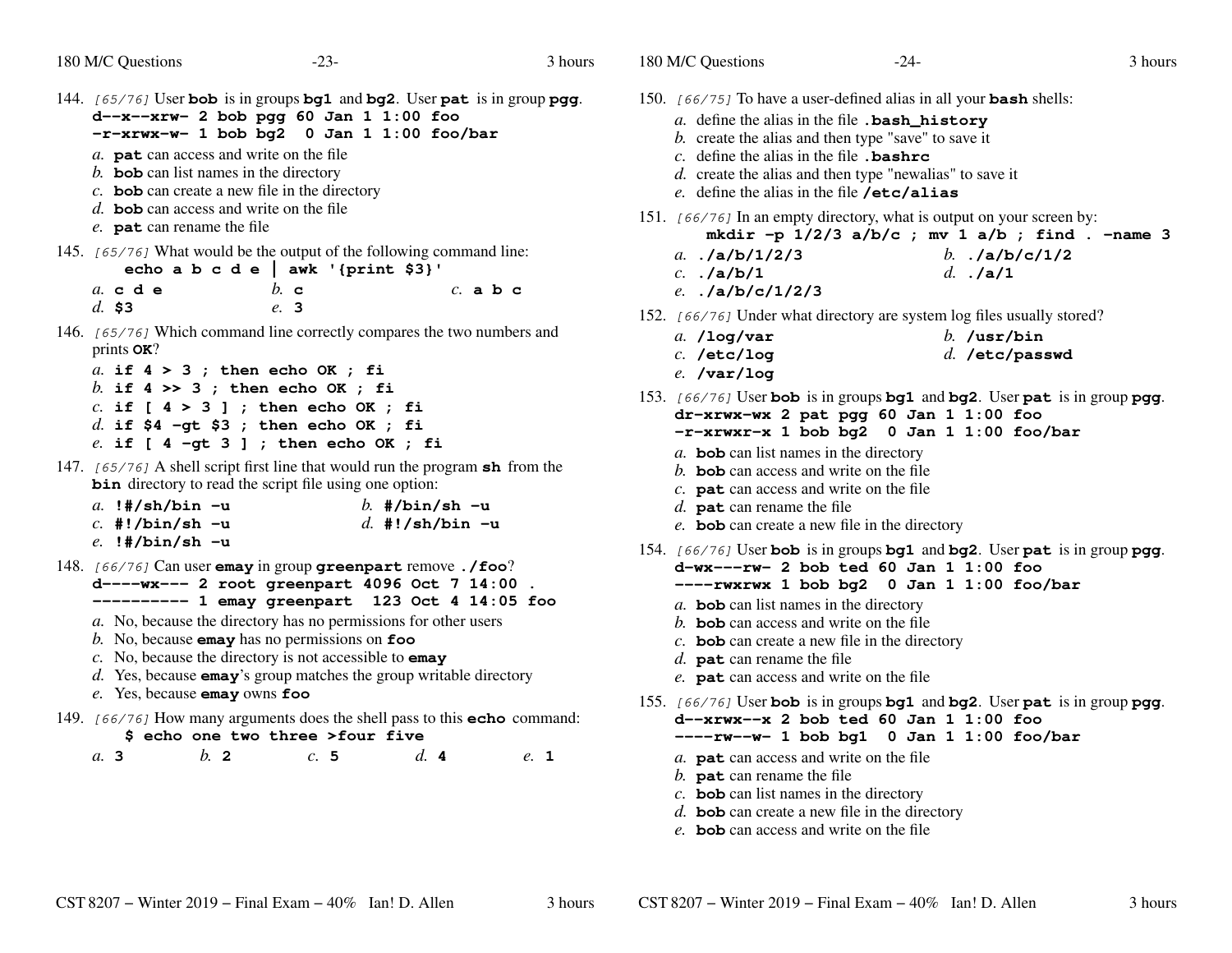*a.* **bob** can list names in the directory

 $-25$ - $-25$ - $3$ 3 hours 156. [66/76] User **bob** is in groups **bg1** and **bg2**. User **pat** is in group **pgg**. **d--x-wx--- 2 bob pgg 60 Jan 1 1:00 foo -r-x-w-r-x 1 bob bg1 <sup>0</sup> Jan 1 1:00 foo/bar emay emay**L key will 180 M/C Questions $-26$ -162. [67/75] User **bob** is in groups **bg1** and **bg2**. User **pat** is in group **pgg**. **dr-x-wx--- 2 pat bg1 60 Jan 1 1:00 foo -rwxrwxr-x 1 pat ted <sup>0</sup> Jan 1 1:00 foo/bar** *a.* **bob** can list names in the directory *b.* **pat** can create a new file in the directory *c.* **pat** can rename the file *d.* **bob** can create a new file in the directory *e.* **bob** can access and write on the file 163. [67/76] What value **umask** gives a new directory permissions **rw--w---x**?*a.* **<sup>421</sup>** *b.* **<sup>432</sup>** *c.* **<sup>211</sup>** *d.* **<sup>621</sup>** *e.* **<sup>156</sup>** 164. [68/76] If **cow** is a sub-directory that contains only the file **dog**, what happens after this: **mv cow/dog cow/././cat***a.* the directory **cow** is now empty *b.* the command fails because the name **cat** does not exist *c.* the command fails because the name **cow/././cat** does not exist *d.* there is a second copy of the file **dog** in the file named **cat** *e.* the directory **cow** now contains only a file named **cat** 165. [68/76] If **foo** is a sub-directory that contains only the file **bar**, what happens after this: **mv foo/./bar foo/././me** *a.* the command fails because the name **me** does not exist *b.* the command fails because the name **foo/./bar** does not exist *c.* there is a second copy of the file **bar** in the file named **me** *d.* the directory **foo** is now empty *e.* the directory **foo** now contains only a file named **me** 166. [68/76] User **bob** is in groups **bg1** and **bg2**. User **pat** is in group **pgg**. **dr-x-wx--x 2 bob ted 60 Jan 1 1:00 foo -r-x-w-r-x 1 bob bg1 <sup>0</sup> Jan 1 1:00 foo/bar** *a.* **bob** can create a new file in the directory *b.* **bob** can access and write on the file *c.* **bob** can list names in the directory

*d.* **pat** can rename the file *e.* **pat** can access and write on the file

| b. <b>bob</b> can create a new file in the directory<br>$c$ . bob can access and write on the file<br>d. <b>pat</b> can access and write on the file<br>e. pat can rename the file<br>157. [66/76] A shell script is executed as follows:                                                                                          | ./script "a b c" "d e" f |                          |                |            |                          |
|------------------------------------------------------------------------------------------------------------------------------------------------------------------------------------------------------------------------------------------------------------------------------------------------------------------------------------|--------------------------|--------------------------|----------------|------------|--------------------------|
| Inside the script is the line: echo "\$2"<br>What is the output on your screen from this line?                                                                                                                                                                                                                                     |                          |                          |                |            |                          |
| $a.$ "b"<br>$d.$ de                                                                                                                                                                                                                                                                                                                | $e.$ \$2                 | $b.$ "\$2"               |                | $c.$ b     |                          |
| 158. [66/76] Inside a shell script, which expands to the number of script<br>arguments?                                                                                                                                                                                                                                            |                          |                          |                |            |                          |
| $a.$ "\$*"<br>$d.$ "\$\$"                                                                                                                                                                                                                                                                                                          |                          | $b.$ "\$?"<br>$e.$ "\$0" |                | $c.$ "\$#" |                          |
| 159. [67/76] Can user emay in group greenpart remove./foo?<br>drwxr-xrwx 2 root greenpart 4096 Oct 7 14:00.<br>-rwxrwxrwx 1 emay greenpart 123 Oct 4 14:05 foo                                                                                                                                                                     |                          |                          |                |            |                          |
| a. No, because the directory is not accessible to <b>emay</b><br>b. No, because the directory has no write permissions for $\mathbf{emay}$<br>$c$ . Yes, because emay has full permissions on $\epsilon$ oo<br>$d.$ Yes, because <b>emay</b> owns <b>foo</b><br>e. Yes, because <b>emay</b> matches the writable other permissions |                          |                          |                |            |                          |
| 160. [67/76] If you type the command <b>sleep 60</b> , which CTRL key will<br>interrupt it and take you back to the command prompt?                                                                                                                                                                                                |                          |                          |                |            |                          |
| a. $^{\wedge}$ R                                                                                                                                                                                                                                                                                                                   | $h.$ ^I                  | $c. \triangle$ U         | $d. \triangle$ |            | $e$ $\sim$ $\sim$ $\sim$ |
| 161. [67/76] Which of the following signals is strongest (cannot be handled                                                                                                                                                                                                                                                        |                          |                          |                |            |                          |

 [67/76]I Which of the following signals is strongest (cannot be handled or ignored)?

| $a.$ SIGKILL | $h$ SIGTERM | $c.$ SIGHUP |
|--------------|-------------|-------------|
| $d.$ SIGSUSP | e. SIGINT   |             |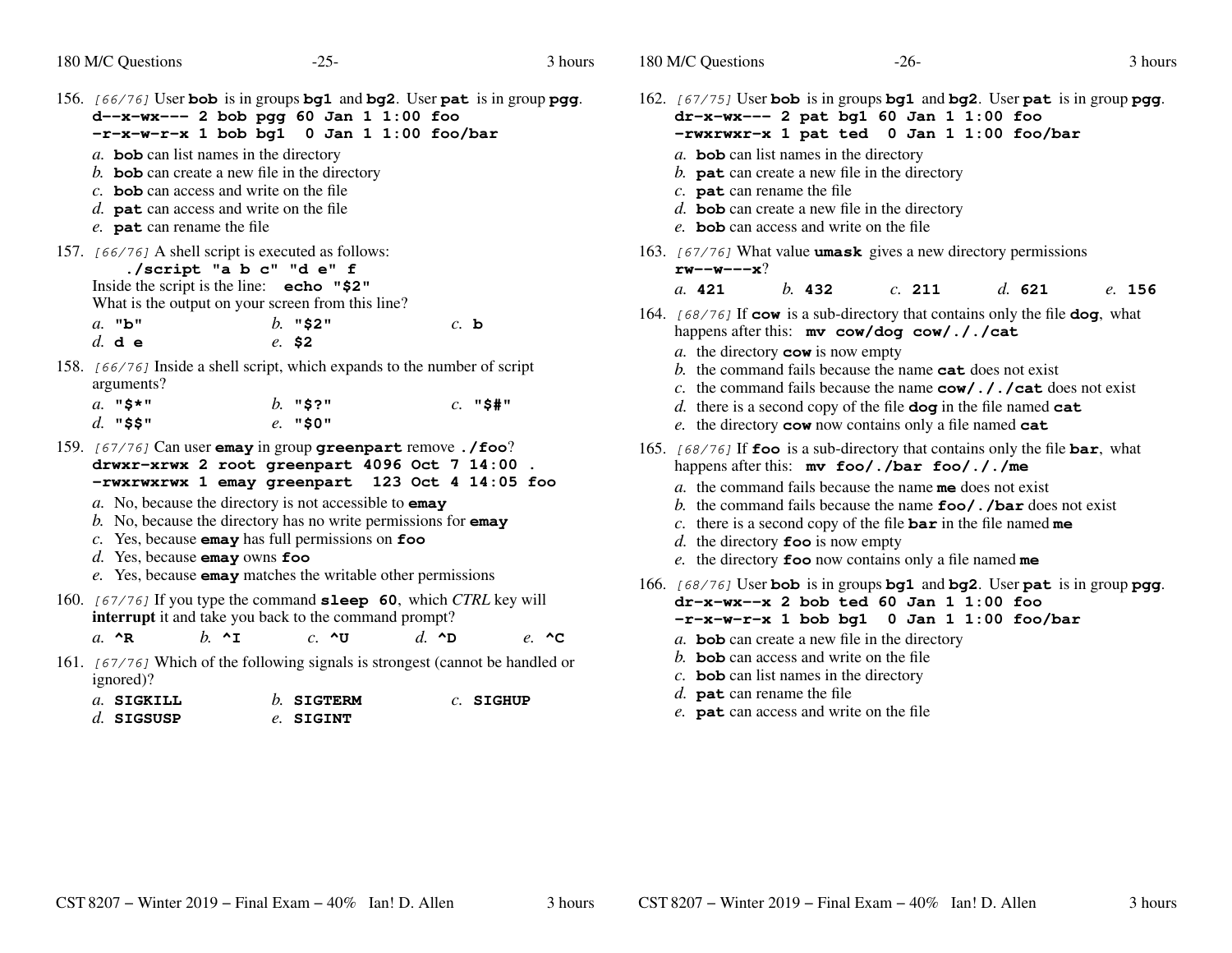- 167. [69/76] User **bob** is in groups **bg1** and **bg2**. User **pat** is in group **pgg**. **dr-xr-x-w- 2 bob pgg 60 Jan 1 1:00 foo -r-xrwxr-x 1 bob bg1 <sup>0</sup> Jan 1 1:00 foo/bar** *a.* **bob** can create a new file in the directory *b.* **pat** can rename the file *c.* **bob** can list names in the directory *d.* **pat** can access and write on the file *e.* **bob** can access and write on the file 168. [69/75] User **bob** is in groups **bg1** and **bg2**. User **pat** is in group **pgg**. **d-wx--x--x 2 bob ted 60 Jan 1 1:00 foo -r-xr-xrwx 1 pat bg2 <sup>0</sup> Jan 1 1:00 foo/bar** *a.* **pat** can access and write on the file *b.* **bob** can create a new file in the directory *c.* **pat** can rename the file *d.* **bob** can access and write on the file *e.* **bob** can list names in the directory 169. [69/76] What is the link count of an empty directory? *a.* **3** *b.* **<sup>2</sup>** *c.* **<sup>4</sup>** *d.* **<sup>0</sup>** *e.* **<sup>1</sup>** 170. [70/76] If files occupy one disk block, how many disk blocks will the system free up if I remove these four file names: **111 -rw-r--r-- 1 me me 100 Jan 1 1:00 a 222 -rw-r--r-- 1 me me 100 Jan 1 1:00 b 333 -rw-r--r-- 1 me me 100 Jan 1 1:00 c 444 -rw-r--r-- 2 me me 100 Jan 1 1:00 d***a.* **<sup>1</sup>** *b.* **<sup>2</sup>** *c.* **<sup>3</sup>** *d.* **<sup>4</sup>** *e.* **<sup>0</sup>** 171. [70/76] If files occupy one disk block, how many disk blocks will the system free up if I remove these four file names: **111 -rw-r--r-- 1 me me 100 Jan 1 1:00 a 222 -rw-r--r-- 1 me me 100 Jan 1 1:00 b 444 -rw-r--r-- 3 me me 100 Jan 1 1:00 c 444 -rw-r--r-- 3 me me 100 Jan 1 1:00 d***a.* **3** *b.* **<sup>2</sup>** *c.* **<sup>0</sup>** *d.* **<sup>1</sup>** *e.* **<sup>4</sup>** 172. [70/76] The simplified absolute path (assume all directories exist): **/lib/bin/../usr/../../etc/../lib/./usr/../bin/./bar***a.* **/lib/bar** *b.* **/lib/bin/bar** *c.* **/lib/usr/bar** *d.* **/bar** *e.* **/etc/bar**
- 173. [70/76] The **minimum** permissions you need to read a file **foo** in directory **a** are: *a.* **wx** on **<sup>a</sup>**, **<sup>w</sup>** on **foo** *b.* **rwx** on **<sup>a</sup>**, **rw** on **foo** *c.* **wx** $d.$  **x** on **a**, **r** on **foo** *e.* **rwx** on **<sup>a</sup>**, none on **foo** 174. [70/76] User **bob** is in groups **bg1** and **bg2**. User **pat** is in group **pgg**. **dr-x-wx--x 2 bob ted 60 Jan 1 1:00 foo -r-xr-xrwx 1 pat bg1 <sup>0</sup> Jan 1 1:00 foo/bar** *a.* **pat** can access and write on the file *b.* **bob** can list names in the directory *c.* **bob** can create a new file in the directory *d.* **pat** can rename the file *e.* **bob** can access and write on the file 175. [70/76] User **bob** is in groups **bg1** and **bg2**. User **pat** is in group **pgg**. **d-wx-w-rwx 2 pat bg1 60 Jan 1 1:00 foo -rwxrwxrwx 1 pat ted <sup>0</sup> Jan 1 1:00 foo/bar** *a.* **bob** can rename the file *b.* **pat** can create a new file in the directory *c.* **bob** can list names in the directory *d.* **bob** can access and write on the file *e.* **bob** can create a new file in the directory 176. [70/76] User **bob** is in groups **bg1** and **bg2**. User **pat** is in group **pgg**. **d-wx-w-rwx 2 pat bg2 60 Jan 1 1:00 foo -rwxrwxrwx 1 pat ted <sup>0</sup> Jan 1 1:00 foo/bar** *a.* **bob** can list names in the directory *b.* **bob** can rename the file *c.* **bob** can create a new file in the directory *d.* **pat** can rename the file *e.* **bob** can access and write on the file 177. [70/76] Display all the non-hidden names in the current directory that contain the case-insensitive word **hi** (and no other names): *a.* **echo \*[hiHihIHI]\*** *b.* **echo \*(hi,Hi,hI,HI)\*** *c.* **echo [hiHihIHI]** *d.* **echo \*[Hh][Ii]\*** *e.* **echo ?[hiHihIHI]?**178. [71/76] What numeric **chmod** permissions would you use to change the permissions on a file to **r-xr--rw-**? *a.* **<sup>122</sup>***b.* **<sup>546</sup>** *c.* **<sup>305</sup>** *d.* **<sup>212</sup>** *e.* **<sup>513</sup>**